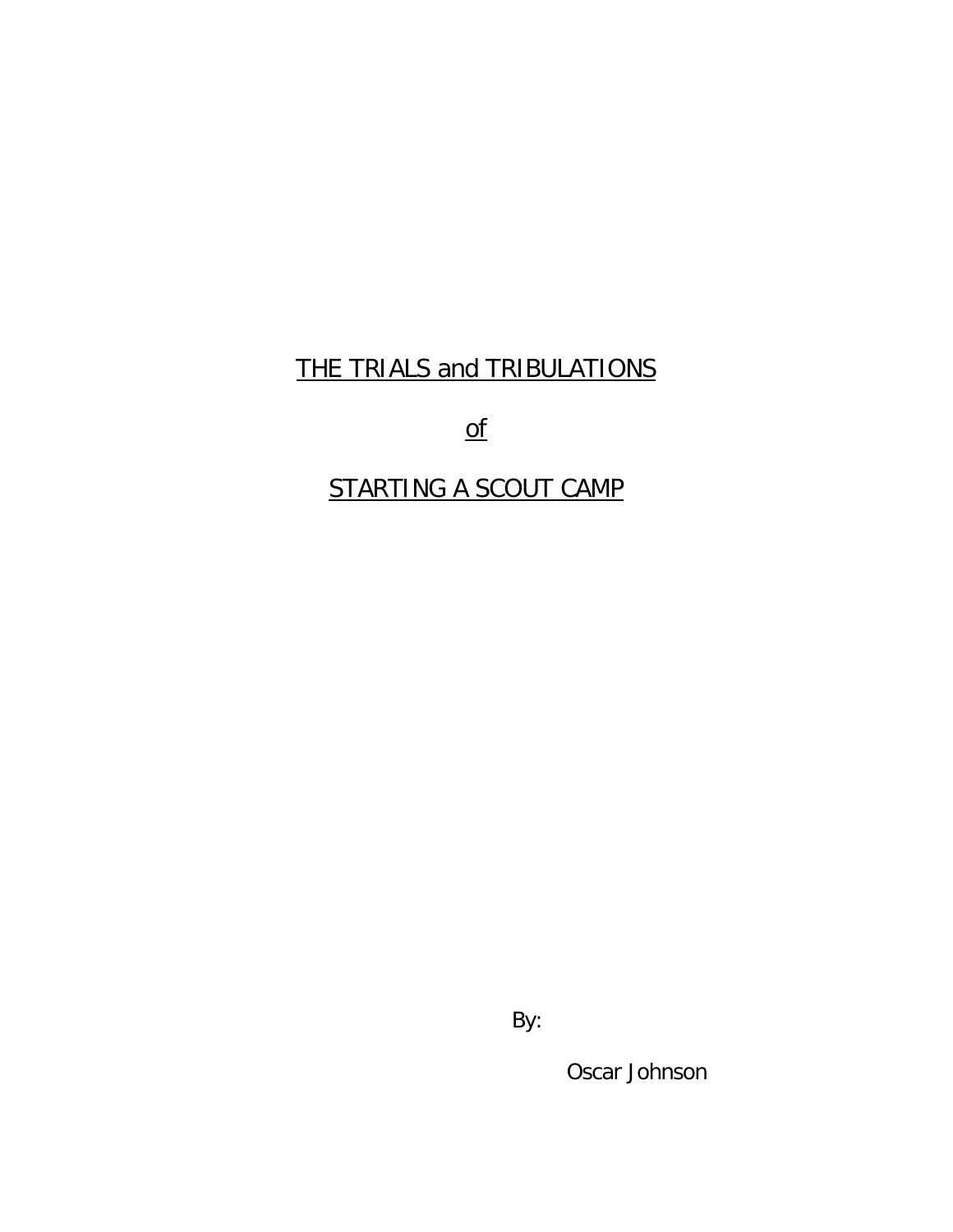This little story is written to enlighten those who have come into the Council in the past ten to fifteen years as to the experiences of the Council Camping Program, especially of our summer camp "Housatonic Scout Reservation" in Goshen, Conn. It will give you the trials and frustrations in finding a site and developing the new camp. It is not intended to infringe on any one's opinions and any errors are purely accidental. This story contains only the real highlights. To get a better picture it should start at the founding of Camp Irving on the Housatonic River in Shelton up to and including the year 1962 when the original planned camp was completed.

 Camp Irving was established in the 1920's on ten acres of land owned by the state of Connecticut. It was slowly developed as buildings were added by volunteers. Messers Sharratt, Ward and Higgins were the first Executives up to 1932. In 1933 Harry Hanson became the Executive and during his administration the camp was a very busy one. Mr. Hanson was not only a real good Executive, but was a very good business man. He always got a dollars worth for a dollar spent.

 Mr. Hanson left the Council in 1940 seeking larger problems to conquer which in turn means a larger salary. Mr. Hanson realized that Housatonic Council was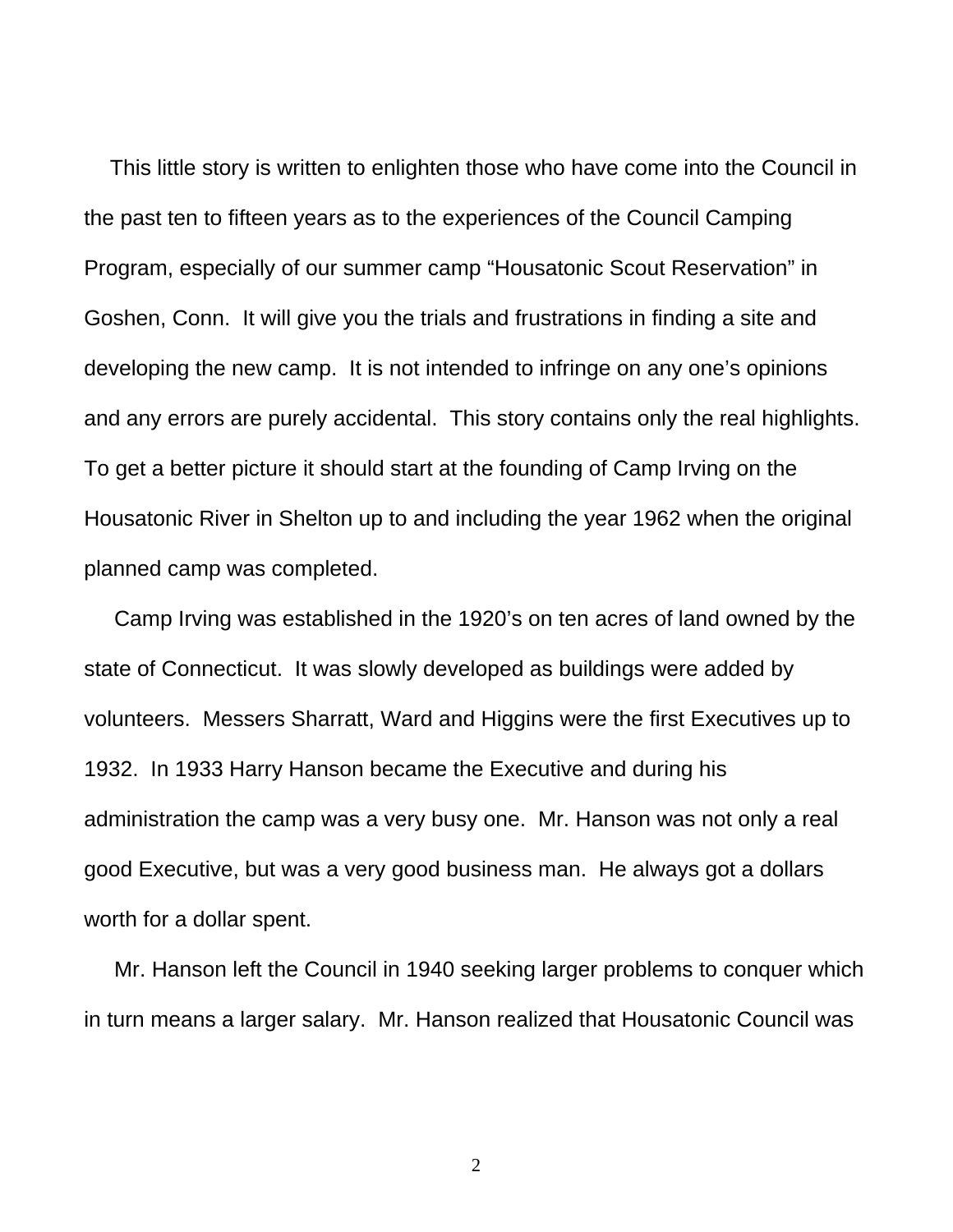a small Council and would always be a small council with a limited amount of money.

 In 1941 Henry "Sandy" Donohue arrived to be our new Executive. Sandy, as he was known, was a good camping man and like the Executive before him ran a good Camping Program. Both were very popular men.

 During Sandy Donohue's tenure there were rumors of a consolidation with the Pomperaug Council of Bridgeport. Mr. Donohue was not very receptive to this idea and he left the Council after a short time.

 Murray Cott arrived to be the Council's new Executive in 1945. During Mr. Cott's term the camping program fell apart and Camp Irving was used for the last time due, it was said, to the lack of interest. The buildings were razed in 1948.

 Mr. Cott left the Council in 1948 to go to a position in New York State. Having no camp for the Council, a contract was signed with the Tunxis Council of Torrington whose Camp Workcoeman is situated on West Hill Pond in New Hartford.

 In 1949 the Council engaged the seventh of its Executives, Mr. Earle Minton, who came from Bridgeport. Mr. Minton made it quite clear when he arrived that he did not approve of the Council having its own camp. Through some well organized camp promotion the Council was able to build up a very good attendance at Camp Workcoeman. But it was different from having your own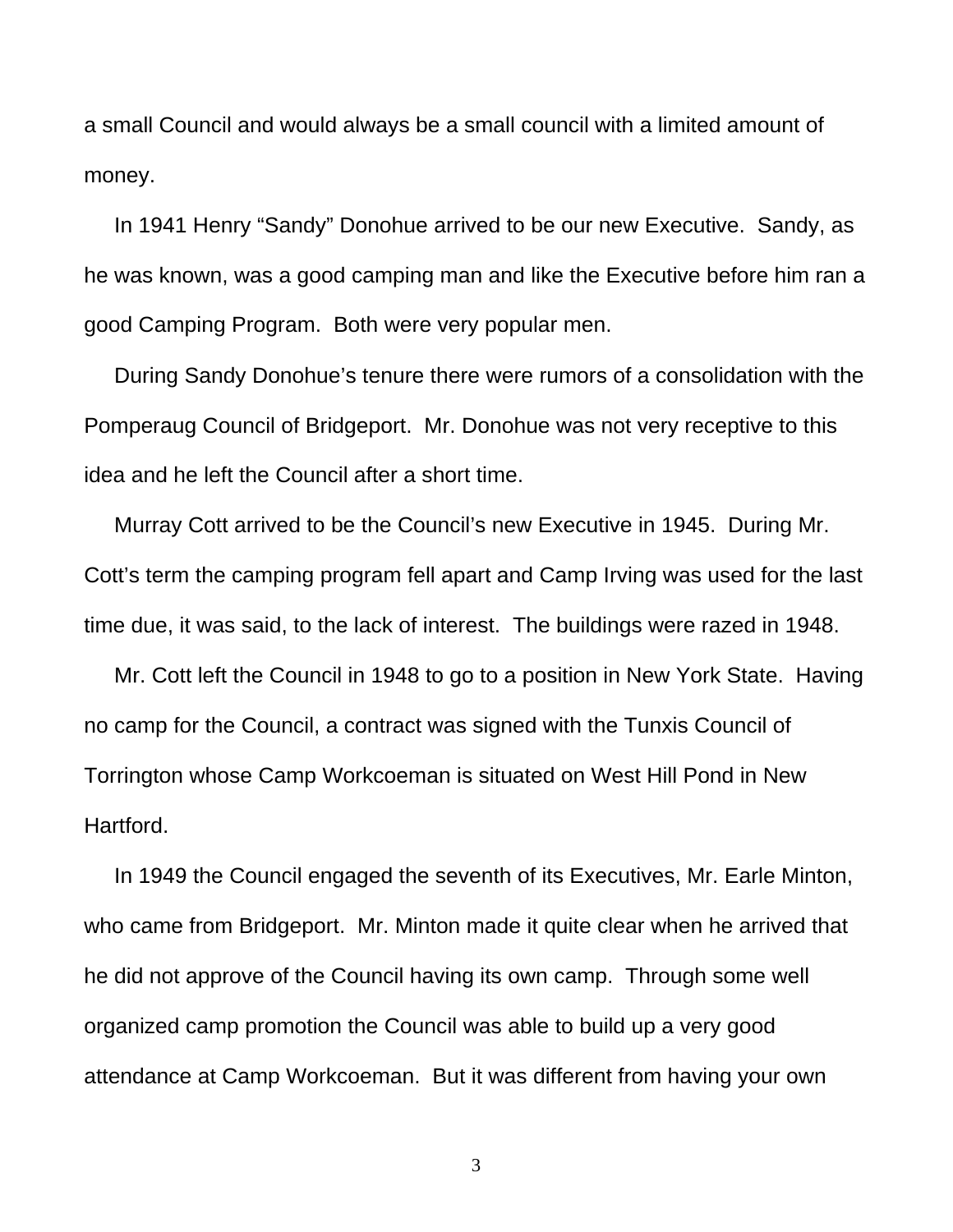camp. Being told what to pay, what to do and not having the say as to how many of our boys could be on the camp staff was indeed novel and as a result our Junior Leadership in the Council suffered.

 Housatonic Council was paying \$625 per season for the use of Camp Workcoeman. At a meeting at the White Fence Inn in Thomaston on March 17, 1954, Housatonic Council represented by Bill Rollinson, Collins Dawson, Earle Minton and Oscar Johnson met with the representatives of Tunxis council, Chief Noyes, Paul Hawley and three members of Hawley's Camp Committee. The meeting was called to discuss arrangements for the 1954 camping season.

 Tunxis informed our representatives that they were going to increase their capital expenditures at camp for such things as hot showers, new waterfront, boat dock, lean-tos and other improvements and asked for a \$200 increase in the fee which would then to \$825.

 Oscar Johnson brought back the report of this meeting to the Executive Board. It was Oscar's opinion that Housatonic should not be required to pay for construction and then be required to pay to use it. It was also brought out at that meeting that Housatonic had only two boys on the staff the past season. Tunxis also informed Housatonic representatives that if their Executive Board rejected the increase Housatonic could still camp at Workcoeman.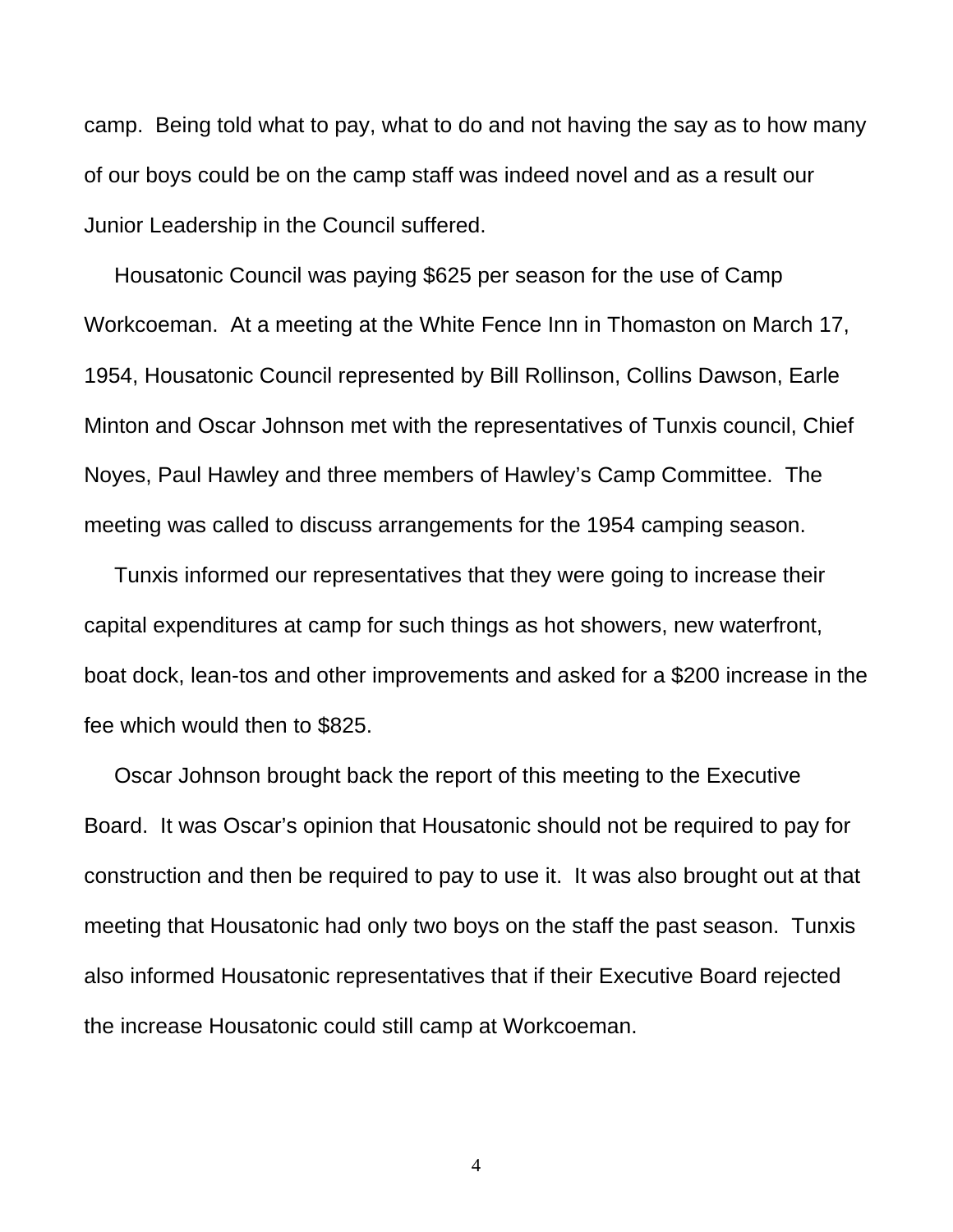At the May  $6<sup>th</sup>$  meeting of the Executive Board, the increase requested by Tunxis was rejected. It was the feeling of some of the members that if Housatonic was required to help construct someone else's camp why not do it for ourselves. It was also voted at this meeting that Earle Minton, the Executive, work on the staff at camp to help defray the costs.

At the June 21<sup>st</sup> meeting the camping agreement with Tunxis came up again for discussion. After much discussion the Board reversed its former decision and by a 6 to 5 vote approved the \$200 increase. Again the desirability of owning our own camp came up for discussion.

 Lawson Van Riper, then President of Housatonic appointed a Campsite Committee consisting of Ed. Strang: Chairman, Bill Bassett, Bill Rollinson Charles Stokesbury, Larry Potter and Oscar Johnson. This committee decided to look for a site that would take care of the Council needs for some years to come. A few sites were looked at during the rest of the year, 1954, but none were of any importance. Ed had sent out letters to about 125 real estate dealers throughout the state. As the year 1955 moved along many miles were traveled by the committee. Sites in Guilford, East Haddam, Eastford, South Armenia, N.Y., Sherman, Kent, Salisbury and Huntington were investigated. It was becoming more apparent as miles were traveled and sites looked at that camp sites that were desirable were a very limited quantity. It seemed that everybody who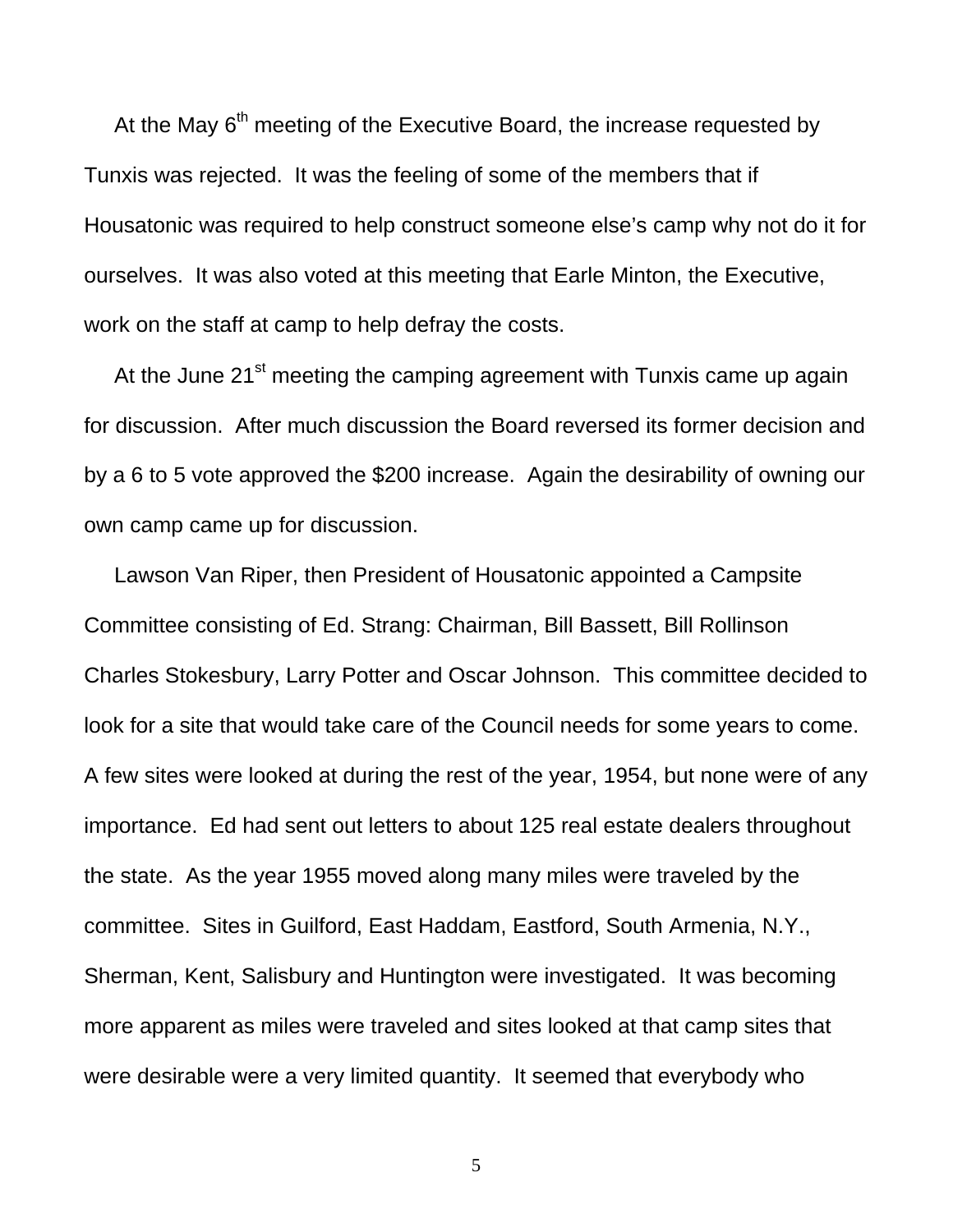owned a piece of land with a brook running through it or a swamp with a lot of stumps sticking up thought they had a potential site.

 In December 1955 Housatonic again had a meeting with Tunxis to make arrangements for the summer camp of 1956. Housatonic was now paying \$825 for the privilege of camping with them. At the meeting Tunxis informed Housatonic that they had decided to change the fees considerably. The weekly rate for the boys was raised from \$15.00 to \$17.50. They also requested an additional \$300 per boy week which would make a total of \$1,200 in addition to the \$825 Housatonic was now paying.

 This increase was impossible for Housatonic to accept as the budget for the year 1956 had already been approved. This development meant that Housatonic would now have to find another place for the summer camp. It was the opinion of some members of the Board that this sort of situation could happen again and again when camping with another council and eventually Housatonic would be without a place to camp.

 On February 29, 1956 a meeting was held with a committee from Pomperaug Council of Bridgeport to see if Housatonic could use their camp. Pomperaug agreed and a contract was formulated which was approved by the Executive Board. The contract called for the payment of \$800 per season on the basis of \$4.00 per boy week which indicated that Housatonic would have 200 boys at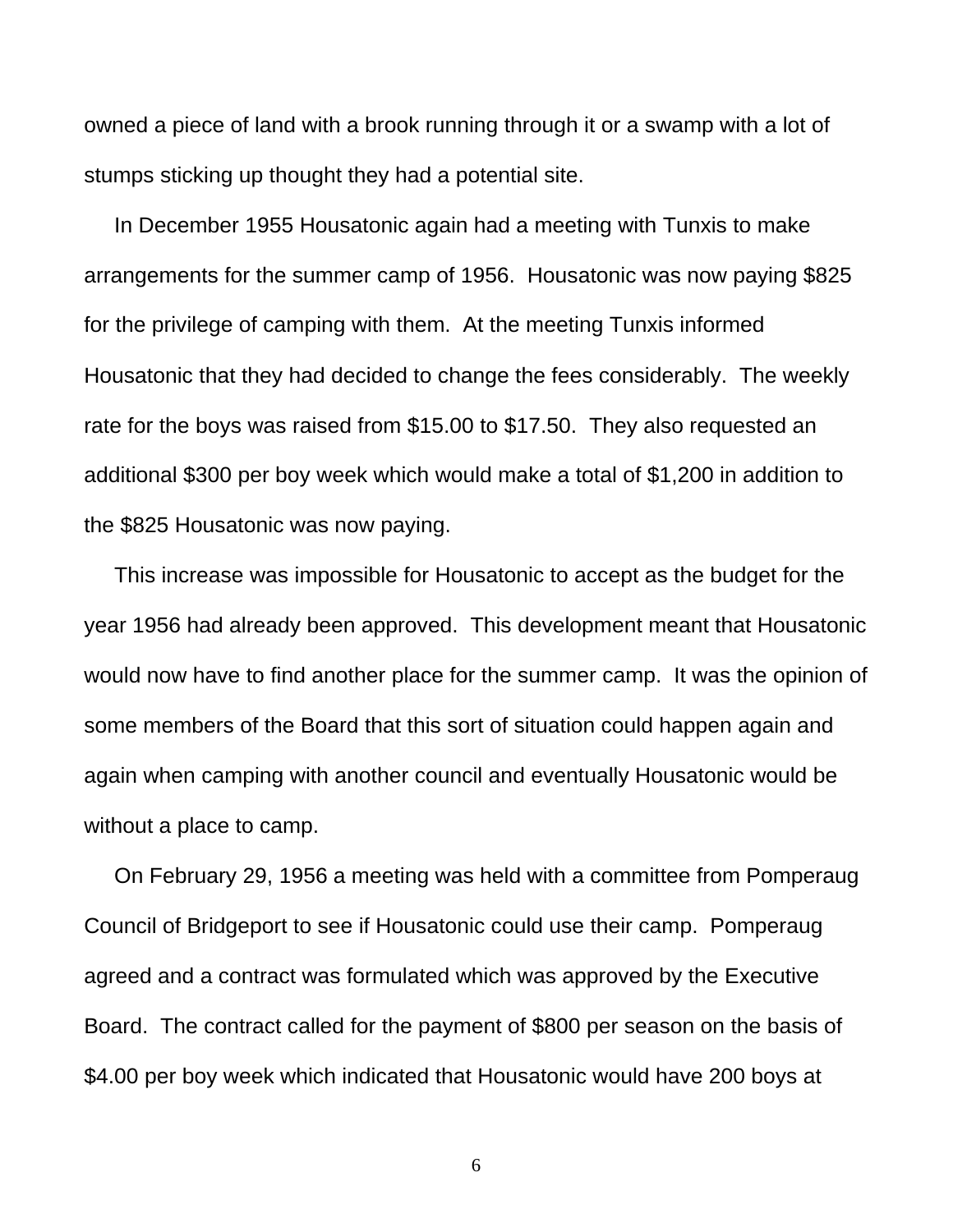camp. Unfortunately there were not that number at camp and the attendance was decreasing each year that Housatonic camped at Pomperaug.

 Ed Strang received a call from an estate just over the line in Massachusetts just north of Norfolk. Ed had just gotten out of the hospital a short time earlier and was convalescing from an operation. He probably should not have gone on a trip like this but Ed did not want to miss any opportunity to get a site if at all possible. Ed called Oscar and made a date for the next day.

 When they got to the estate, which was named the Wizard of Oz, the ground was covered with about 6 inches of snow. The lake was quite a distance from the house and we would have to walk or ride, but there were no rides to be seen. The gentleman who was to show us the place got his jeep out of the garage. We got in and started off through the woods dodging trees and stumps, going up and down and in holes and ditches. The site was a beautiful one but in our conversation with the gentleman it came out that a lumber company had a contract to cut some of the timber. That put a damper on that site. Ed did not feel very good after that trip. It sure was a rough day for him.

 The procedure followed by the Site Committee was that if any members visited a place and they thought it was good for a camp, the rest of the committee would look at it and then if the committee thought it had potential as a site the members of the Executive Board were to visit it. As it turned out at the end of the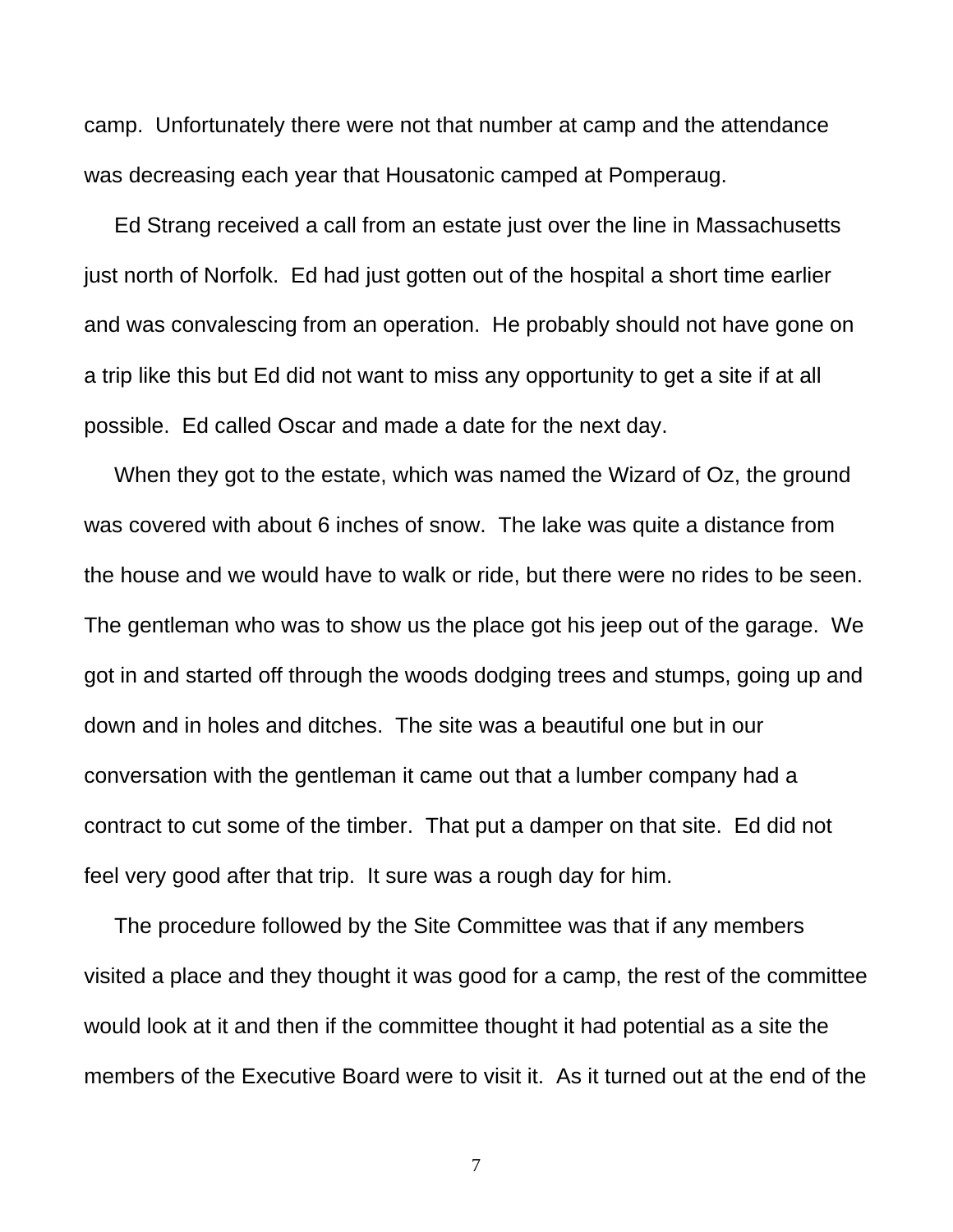search, the Board was only called on three times to look at sites out of many checked by the committee.

 Sites in Middlefield, Bantam, Madison and West Goshen were visited, plus two more in Kent.

 Two more sites were still on the list to be examined, one in North Stonington and one in Goshen. Ed and Oscar went to Goshen in the spring of 1956 to look at the site. There was some ice around the pond. Miss Oldenwalder took them on a short tour. What they saw that day impressed them very much and when they got back to the car, Ed exclaimed, "This is it". But this site would have to be visited several times during the year especially in the summer to see that the lake did not fall to too low a level. Ed told Miss Oldenwalder that we would let her know in a short while.

 The following weekend Ed and Oscar drove to North Stonington to look over that site. It was a beautiful site and had a lot of possibilities and the Executive Board was invited to go and see it, which it did. There were some drawbacks (which is natural at all places) such as considerable amount of landscaping (bulldozing), the power would have to be strung a long distance and there were a couple of lots that had been sold on a part of the lake which the members thought could result in litigation. Also this site would be about 80 miles from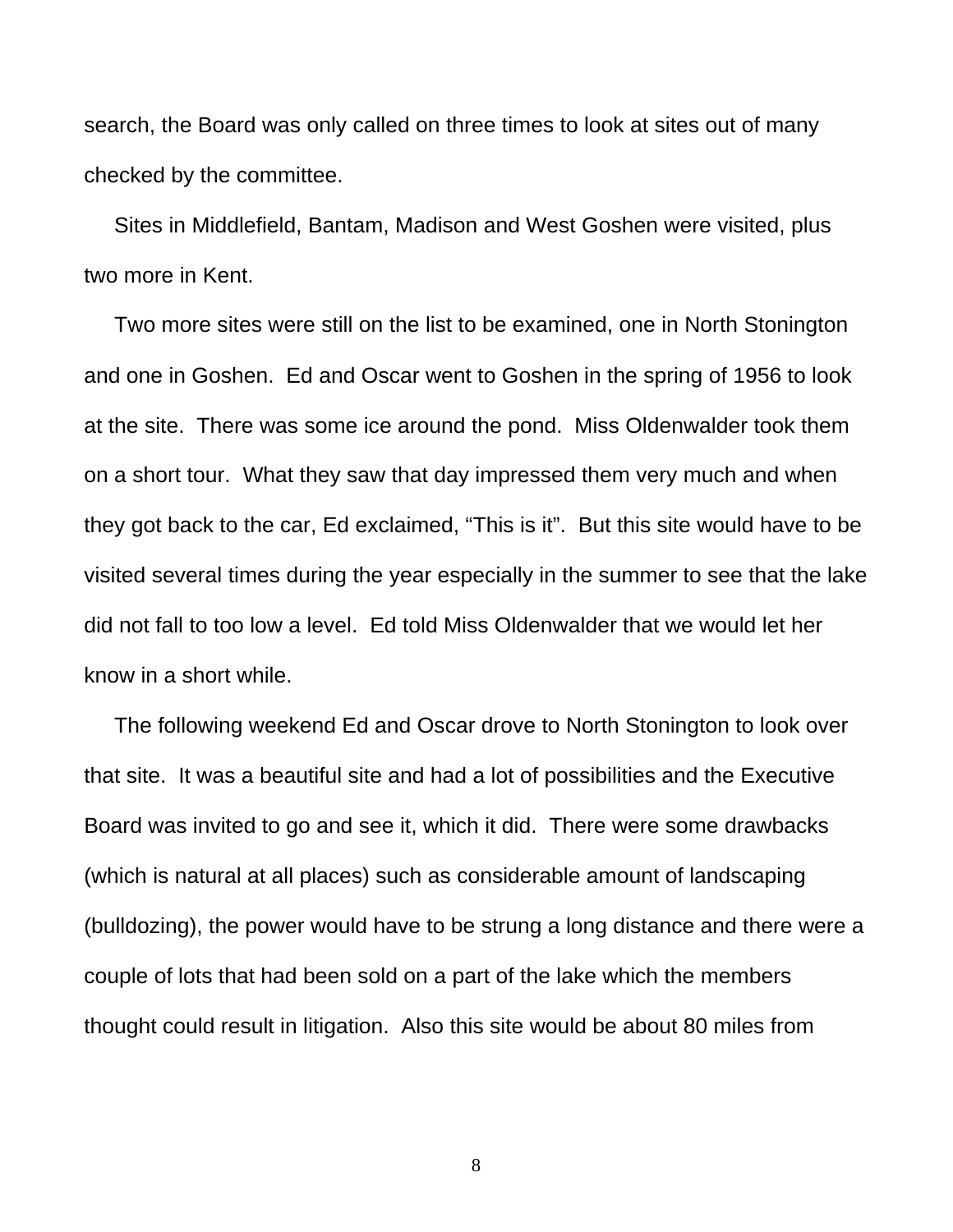headquarters. This place was called the Lake of Isles and it was purchased later by the Charter Oak Council of Hartford.

 The next thing to do was to go back to Goshen and investigate further the site on West Side Pond. Ed, Oscar, Bill Rollinson and Cliff Sanhein made this trip and made a thorough inspection. This was in the summer of 1956. Also this was the trip that Ed sat on a bees nest while crossing a wall. Some fellows really can move fast when threatened.

 The owner of the property assured the committee that there were no restrictions on swimming in the lake. To make sure of that statement Oscar spent a whole day the following weekend interviewing people on both lakes as to whether there were any restrictions on the use of the water in the lakes for swimming. Property owners who had lived on the lakes for some fifty years said they had never heard of such a thing. The Newington Home for Crippled Children who had owned a lot on the opposite side of West Side Pond said they never knew of any restrictions on swimming in the lake.

 Bill Rollinson made a full report on this site to the Executive Board at the meeting on Sept. 6, 1956. It was voted that a committee of seven or eight members of the Board visit the site and check on its potential as a place for a Camp for the Council. The committee visited the site on Sept. 9<sup>th</sup> and were very pleased with it.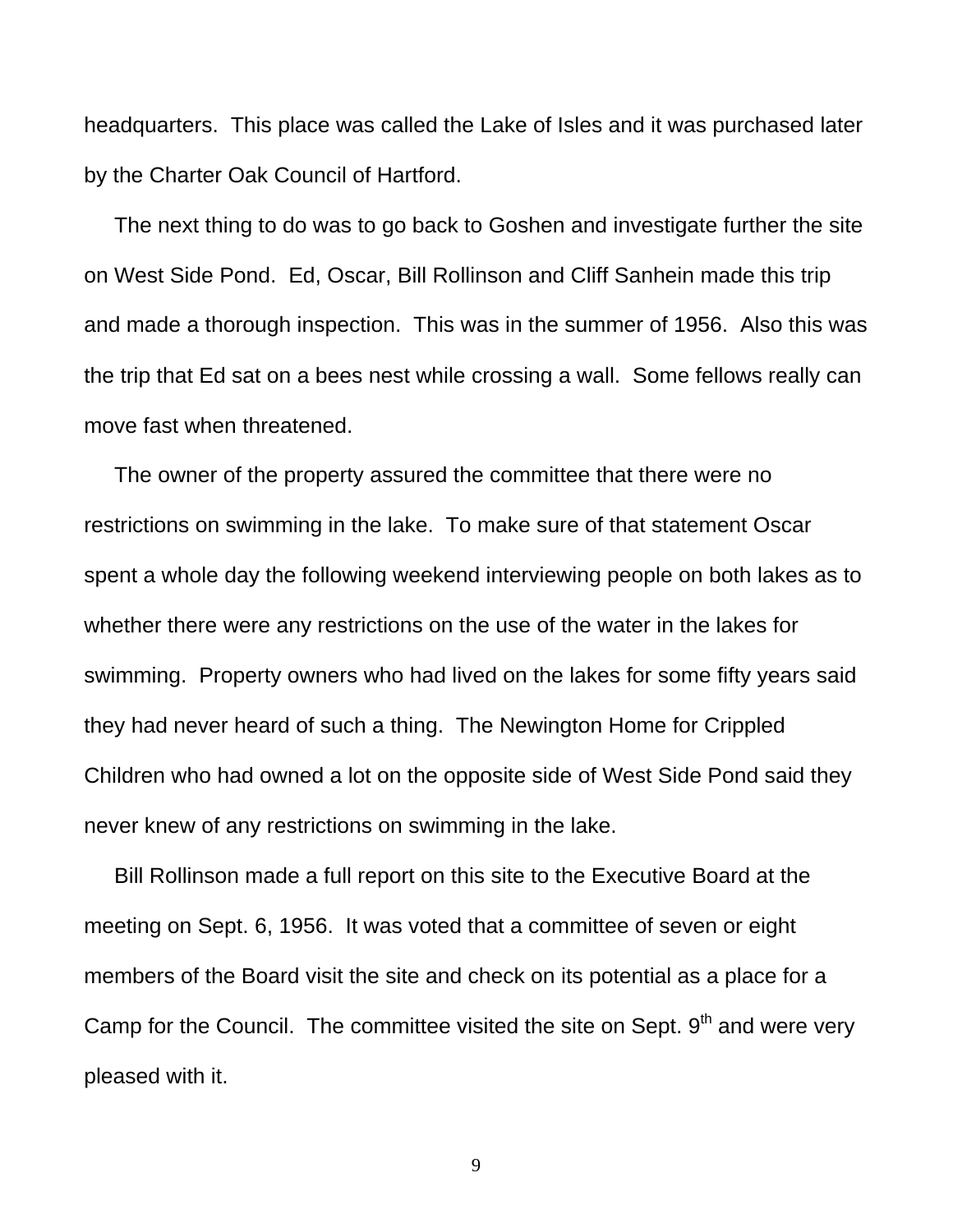This site was an area of about 186.2 acres with about 1600 frontage on 75 acre West Side Pond. It had a little more open space than was necessary but it also had weeded areas of big timber and some second growth. There was a small piece of private property jutting into camp area on Route 63 but the committee felt that this would present no problem. There were some buildings on the property including a large house. Of course these were not wanted but it is impossible to find a suitable piece of property for a campsite without some buildings on it.

 This house had a dining room which would seat 100 people along with a large kitchen. The water of West Side Pond ran south for about ½ mile and emptied into Tyler Lake and from there down stream for about seven miles to the Shepaug storage reservoir. Around Tyler Lake about 300 homes had been erected over the years. This site the committee inspected is only about 42 miles from headquarters compared to that which was stated earlier in this story, 80 miles to the site in North Stonington.

 The Executive Board had previously put a limit of \$50,000 on the purchase of a campsite but the price of the Goshen site was \$55,000 so the Board revised the limit to that sum.

 When the Regional Office received word from the Council Office that a campsite had been found and the Council was preparing to purchase it,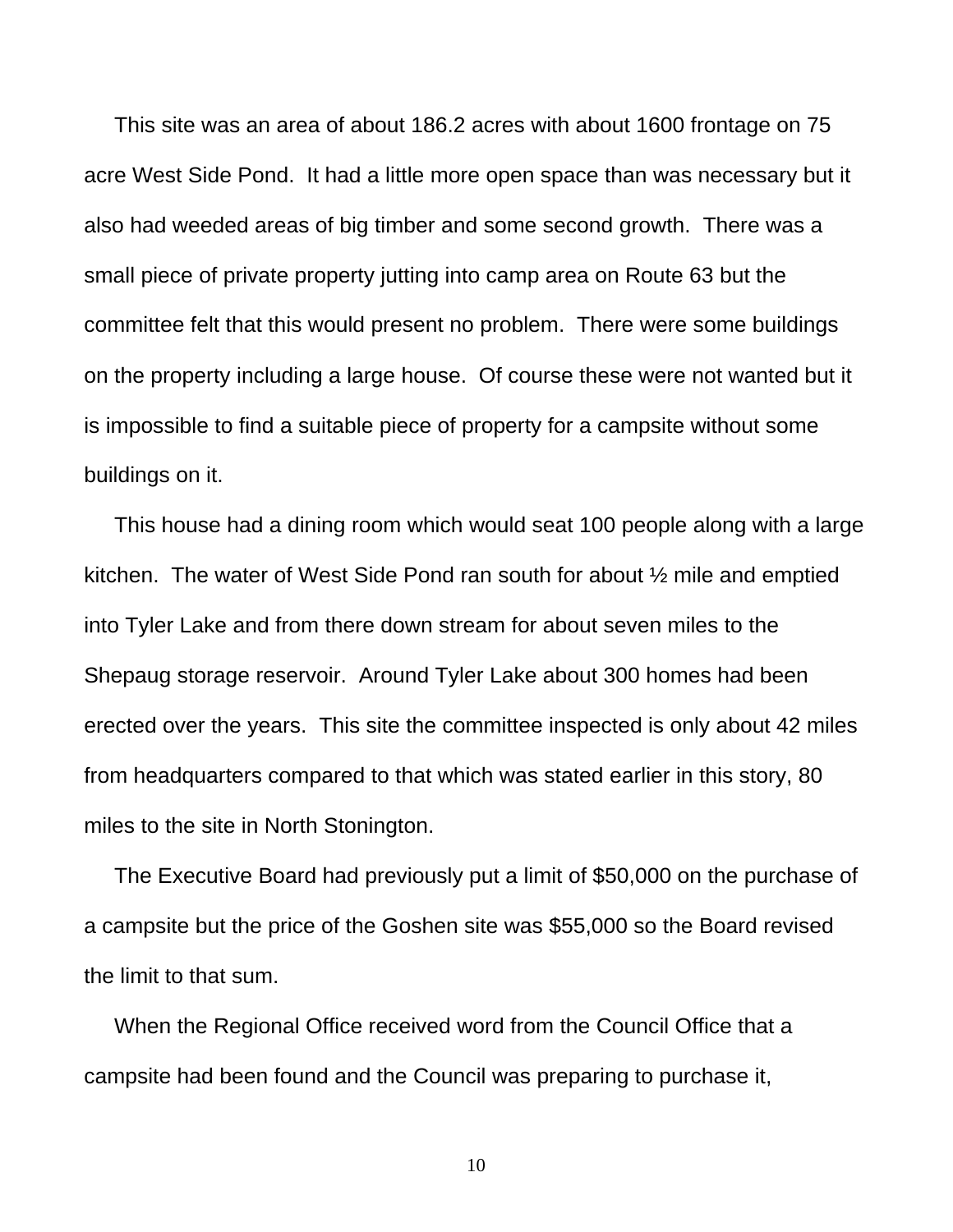President Oscar Johnson received word from the late Hap Clark, Regional Executive that he would like to come to the next Board meeting.

 In the meantime nothing would be done until the Engineering Service of the B.S.A. had inspected the site. On the  $20<sup>th</sup>$  of October 1956, Mr. Walter P. Rogers visited the Council and with Ed Strang, Charles Stokesbury and Hap Clark made an inspection of the campsite. In his report of the  $26<sup>th</sup>$  of October, Mr. Rogers, who was the Assistant Director of the Engineering Service, made the following remarks concerning the site. Quote, "In many respects this property would make a good Scout Camp. It is located the right distance from headquarters, the terrain of the property is pleasing and the waterfront possibilities are good. There are some factors however, that are not ideal. The buildings are built for farm use and would be costly to remodel for Scout use. There is more open space than is needed and a minimum of cover where it would be used. Any camp is a costly operation." End of Quote.

 At the Board Meeting of Nov.8, 1956, Hap Clark, Regional Executive, was a guest.

 Mr. Clark spoke to the Board about the campsite that the Council was contemplating purchasing. In his remarks Mr. Clark related to the members that the operation of a camp is expensive and that the Council should consider getting another man for the Council Staff. Among his remarks he said that the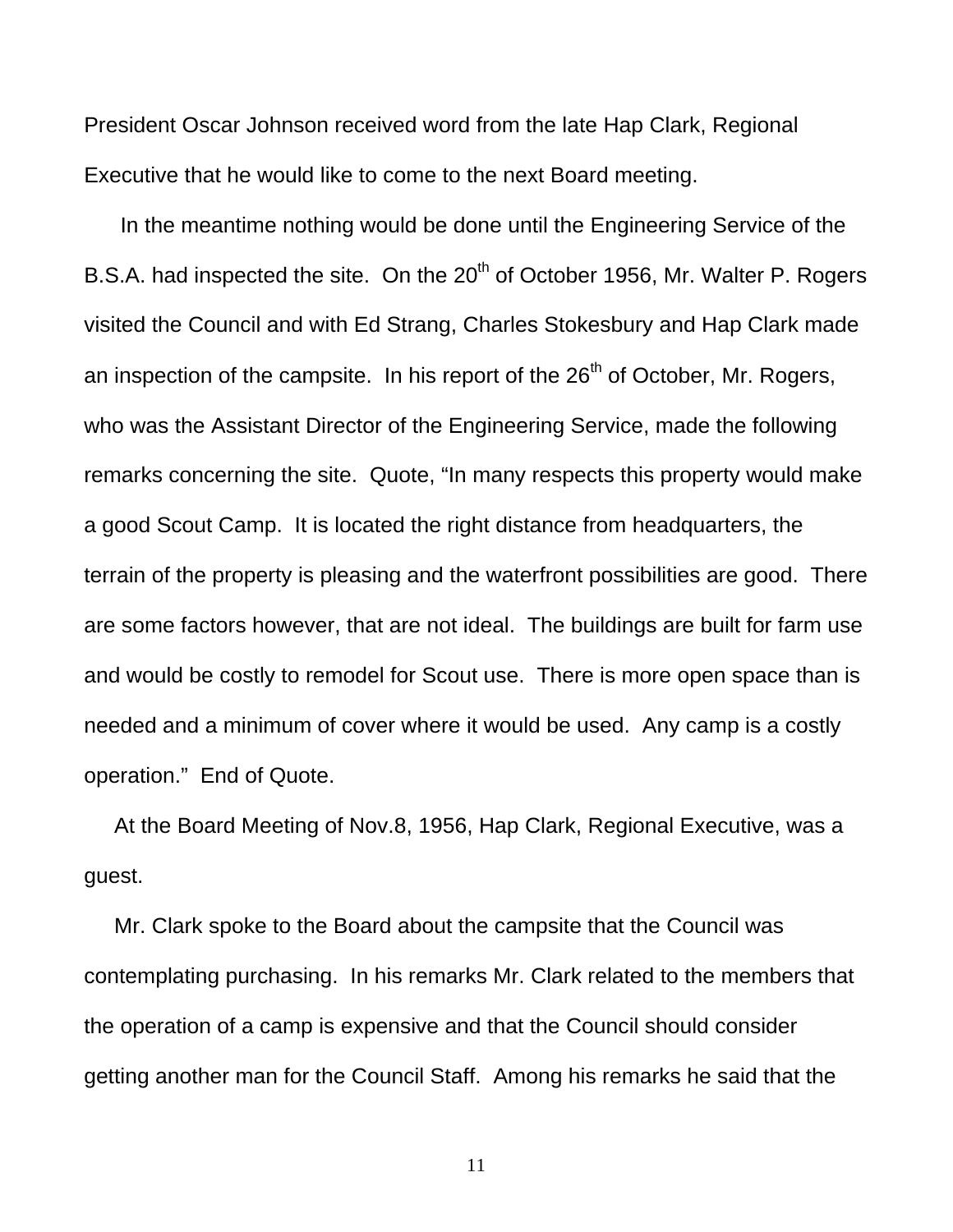property was not worth the price and that in all probability West Side Pond would be quite well surrounded by cottages in ten years.

 After Mr. Clark had finished with his remarks, President Oscar told the Board members that as he saw it the Council had three courses of action to take at the present: (1) to merge with another Council, (2) to continue our present plan of camping with another Council and (3) the purchase of a campsite for our Council. After much discussion the Board voted to continue investigation of the Goshen site and if found to be satisfactory to negotiate for its purchase.

 Having been found satisfactory, Attorney Frank Baut recommended that one of the officers be authorized to carry on negotiations for the Council and that he had prepared a resolution for this purpose. It gave Oscar as Council President the power to carry on all negotiation in this transaction. The resolution was read to the Board and on a motion by Larry Potter and seconded by Earl Beebe it was voted to adopt it.

 At the March 7, 1957 Board meeting Oscar told the members that now that a piece of property was available and ready to be purchased it would be necessary to put some money down as a binder so that the property would not be sold to someone else. It was voted to put \$2,000 down as the binder. It was also voted that the Camp Capital Fund be closed and a balance to equal \$2,000 be withdrawn from the Worthy Boys' Fund.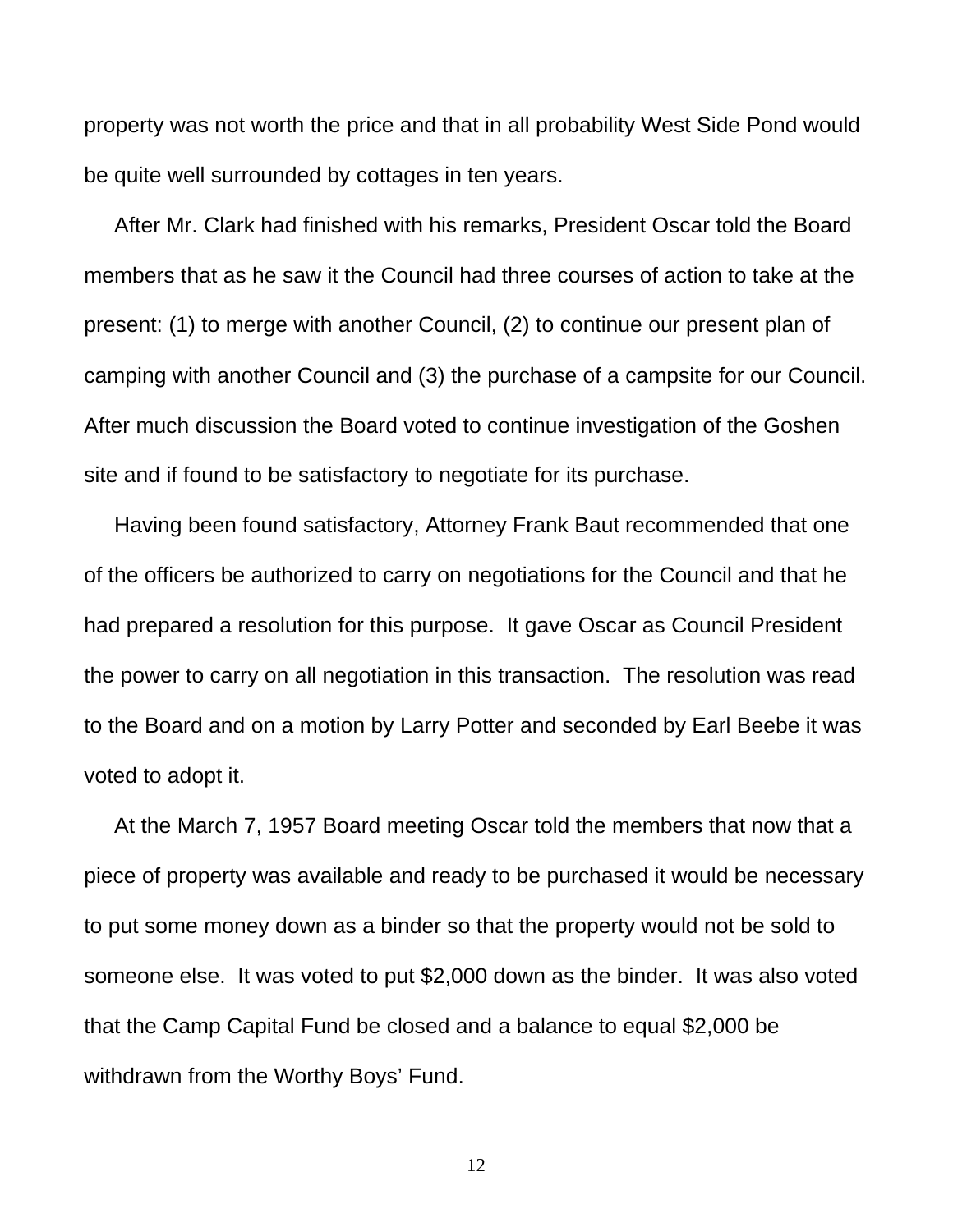Oscar reported that discussions had been held with two fund raising organizations and the members felt that we should wait until the April meeting to decide when the Fund Raising Campaign should start. It was agreed at the next meeting that the campaign would not start until about Nov. 1, 1957. It was also stated that President Johnson, Bill Fulton and Scout Executive Earle Minton would appear before the Distribution Committee of the New Haven Foundation relative to the money that the Council had requested toward the campaign.

 Oscar told the Distribution Committee the reason the Council requested \$50,000 was that in as much as Frank Gates was an Executive Board member of the Housatonic Council for many years and also was the Council's National Representative and that Mr. Gates and his brother established the Gates Fund of the Foundation it was felt that if the Foundation decided to approve our request the Council would name the camp the "Frank Gates Camp". The Committee said they would let the Council know of their decision in due time.

 At the May 8, 1957 special meeting, President Johnson asked the members two very important questions: (1) Will you participate actively to make the campaign a success? (2) Will you contribute financially according to your means to make this project a success? These questions were agreed to.

 The agreement to purchase the property was ready to be signed. When the title search and survey was completed \$2,000 was to be paid. Money for this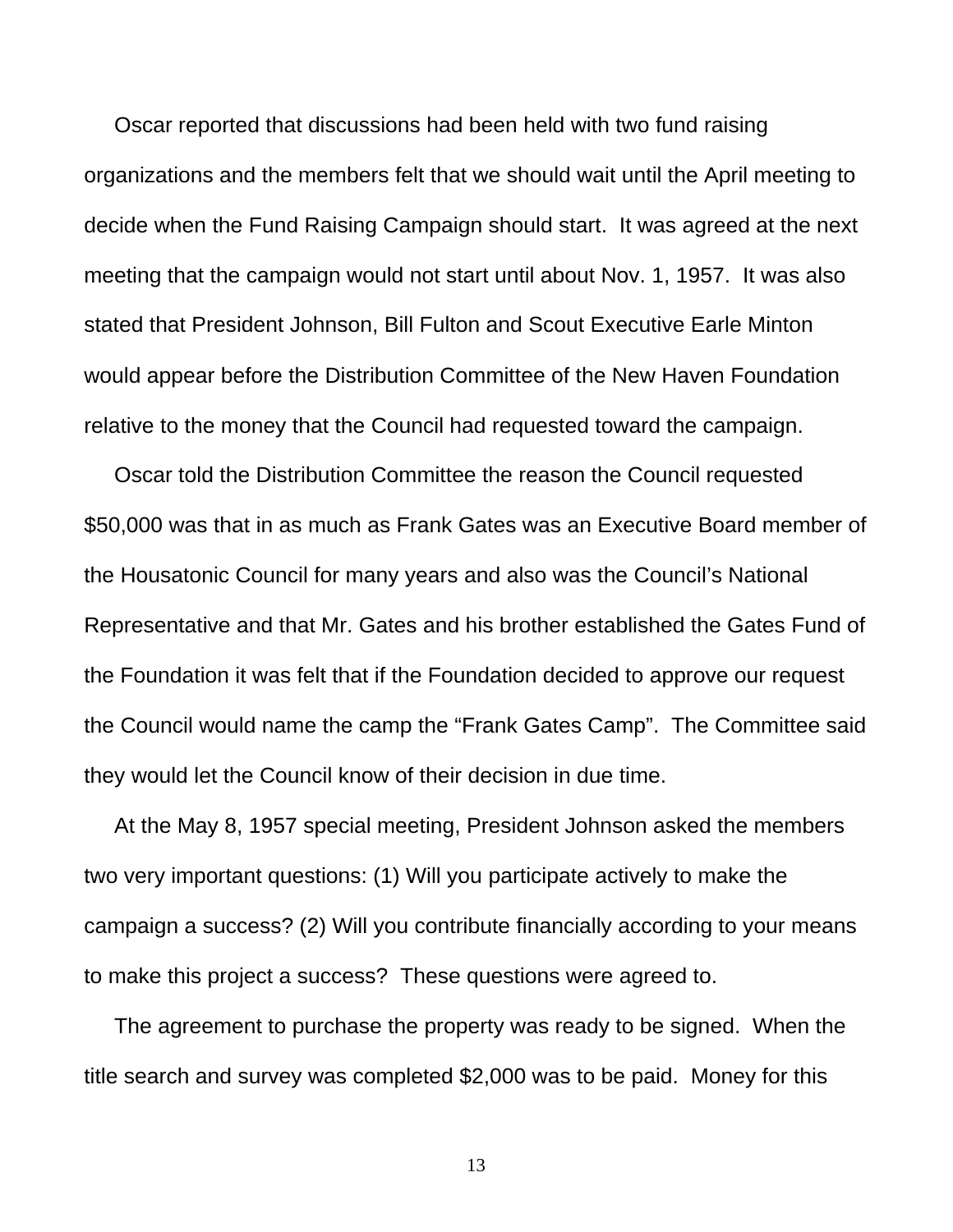was voted to be taken from the Jamboree Fund and the Worthy Boys' Fund and to be repaid when the Finance Campaign was completed. Other expenses were to the surveyor which was to be about \$1,200. The Sellers were to pay \$500 toward this cost. The Council was to pay for the title search. Ninety days from the signing of the agreement \$6,000 was to be paid.

 Executive Earle Minton reversed his former position of not being in favor of the Council having its own camp. Camp attendance for the first year at Pomperaug fell considerably from the previous year at Tunxis going from 343 boy weeks down to 181 boy weeks.

 The agreement to purchase was finally signed. President Johnson signed for the Council while Mrs. Molly Oldenwalder signed for the Seller. Others at the signing were Attorney Frank Baut, Earle Minton, Donald Oldenwalder and Attorney Roraback.

 Richard Nowokowski of Shelton who was retained to survey the site finished his mission and reported that it was a very interesting assignment. In going over the land records in the Town Clerk's office he found that all the land measurements were in rods, chains and links. Dick also said some of the old markers such as a pyramid of stones used long ago were still in evidence in the woods.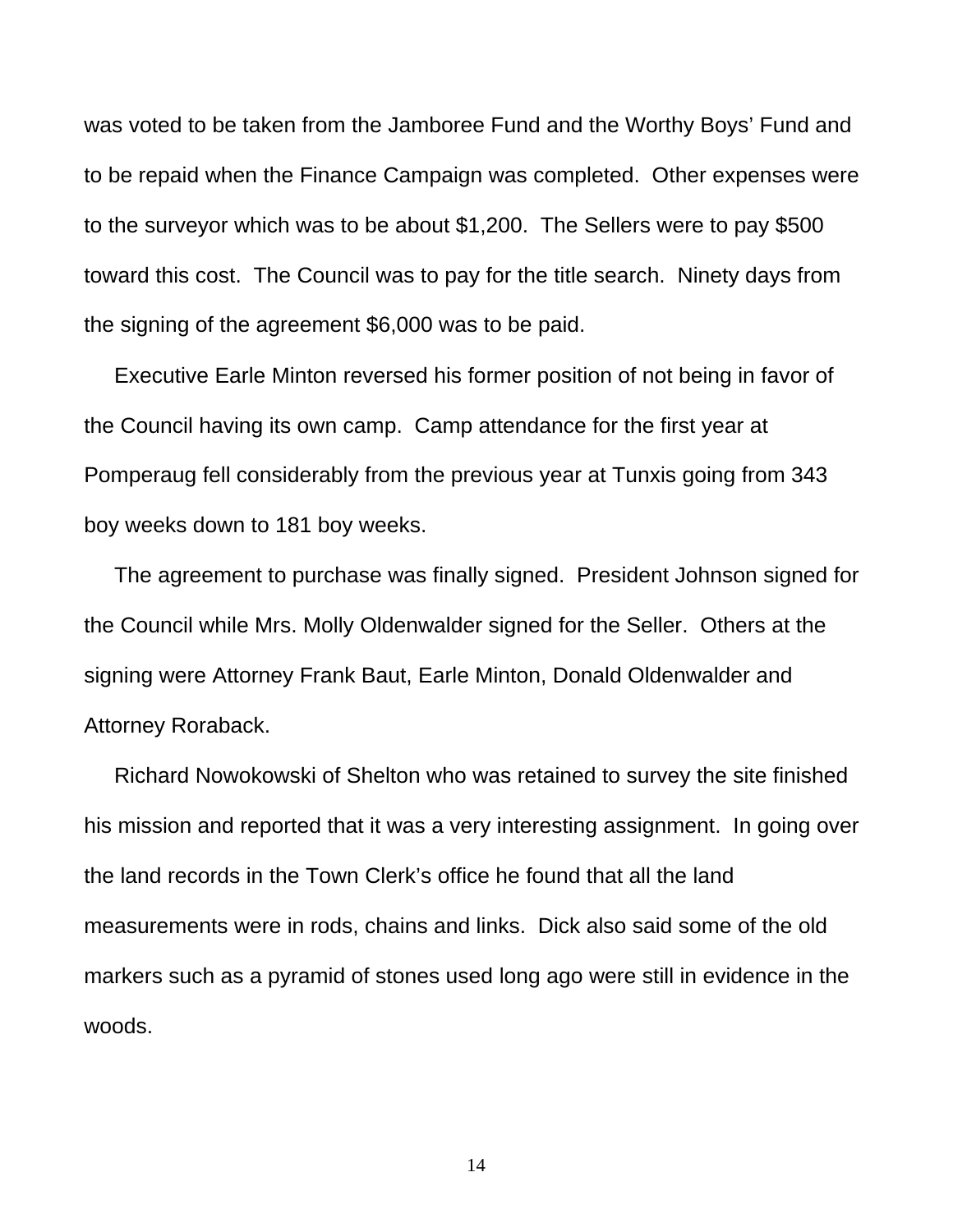Because of the lateness in the year the Executive Board felt that it would be impossible to prepare for the Fund Campaign this year. A Mr. Marvin R. Kellogg, consultant of the National Fund Raising Services, Inc. was at the Sept. 10, 1957 meeting of the Executive Board to give the members some of the details in connection with the proposed campaign to raise the set amount of \$150,000. The New Haven Foundation advised the Council that if \$100,000 was raised by June 1, 1958 they would contribute \$25,000 to the campaign. It was the expectation of the Foundation that the Valley community was interested enough to support a campaign of this size.

 At the Board meeting of October 3, 1957 the members authorized that an agreement be signed with the National Fund Raising Services, Inc. to conduct the Fund Campaign. It was necessary to pay a fee and insurance premium at the signing to the amount of \$3,000. It was voted to borrow this amount on a 90 day note; this note to be signed by the members present at the meeting. It was also agreed to start the campaign Boy Scout Week in February 1958. Mr. L.T. Knotter, the Campaign Director would be in the Council the latter part of November for the purpose of soliciting special gifts.

 Ninety days from the signing of the agreement to purchase the property arrived and the payment of \$6,000 was due for the down payment. It must be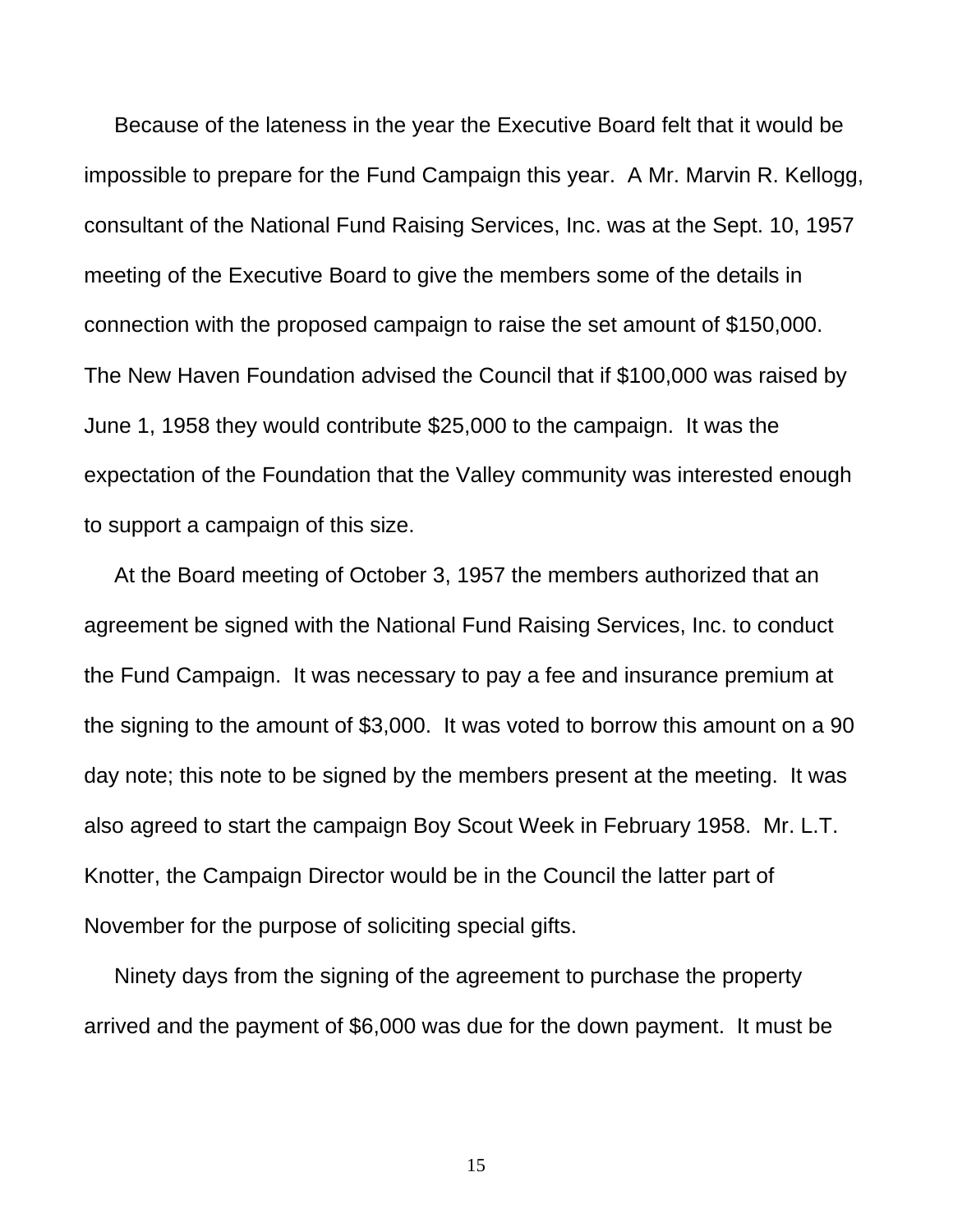borne in mind that the Council had no money whatsoever to embark on this project, just a lot of faith and determination on the part of a lot of people.

 President Johnson arranged a meeting with Mr. Franklin Harris of the Kerite Company of Seymour and explained to him the need of the funds for the down payment. Mr. Harris very graciously said he would take care of it.

 At the Board meeting of October 3, 1957, Mr. Richard Wales, Deputy Regional Executive, and Mr. Walter P. Rodgers of the Engineering Service of the B.S.A. were guests. They along with Scout Executive Earle Minton had visited the campsite that afternoon. Their visit was for the purpose of laying out some preliminary plans for buildings that would be needed for camp. Mr. Rodgers stated that a topographical map would be needed if the engineering Service was to draw up plans for the camp. Mr. Richard Nowakowski of Shelton was engaged to make the map.

 The former owners of the property used the lake water via pipeline to wash dishes etc. A sample was sent to the State Board of Health to be tested as to what the Camp could use it for and being informed that the water came from West Side Pond and that the Boy Scouts were planning to construct a camp. The Council was informed that the water of West Side Pond could not be used for swimming because it was part of a watershed.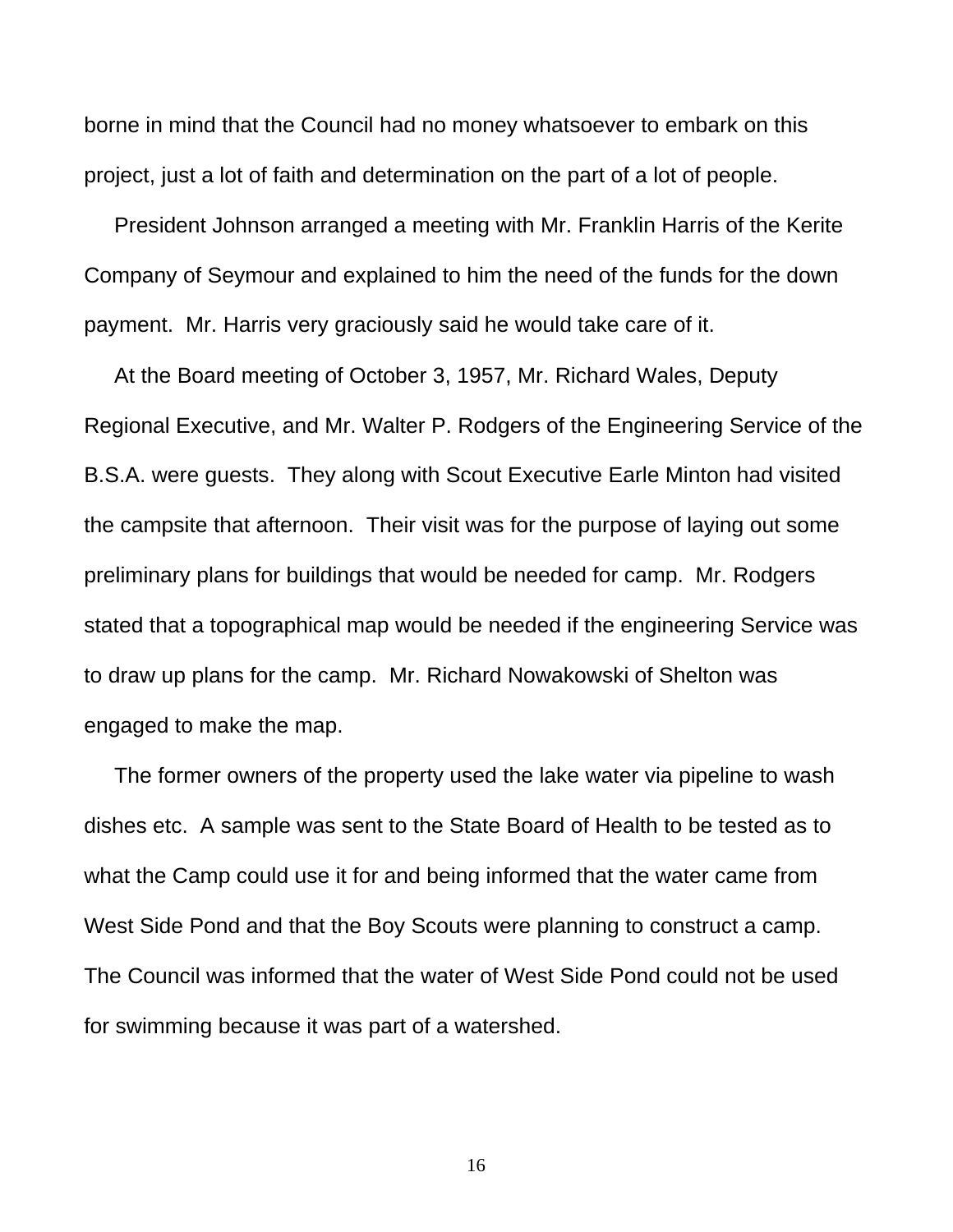A couple of days later Oscar Johnson received word from a Mr. Sherman of the State Department of Health that he would like to meet him at West Side Pond. On arriving there Oscar met Mr. Sherman and Mr. Henry C. Whitlock, City Engineer of the City of Waterbury. Oscar was officially informed that the lake could not be used for swimming. It was a hard blow to accept. The reason given for the ban on swimming was that back in the 1893 the Legislature passed Public Act 632 which gave the City of Waterbury the right to take the waters in Litchfield and New Haven counties.

 The City of Waterbury could have purchased the property bordering West Side Pond and Tyler Lake years ago but failed to do so. They do not own one foot of the property up to the present time; yet the property owners who have riparian rights do not have any control of the water.

 Oscar reported to the Executive Board the problem that had arisen, at a special meeting Jan. 23, 1958. It was suggested that a swimming pool be built which would take care of the camp swimming while the pond could be used for boating and canoeing. There was a possibility that the pond could be used for swimming in the not too distant future. It was voted at this meeting that the Council should proceed with the plans for the Fund Campaign and install a swimming pool if necessary. In the discussion it was brought out that it would be unusual for a Scout Camp to have a swimming pool although it was said that the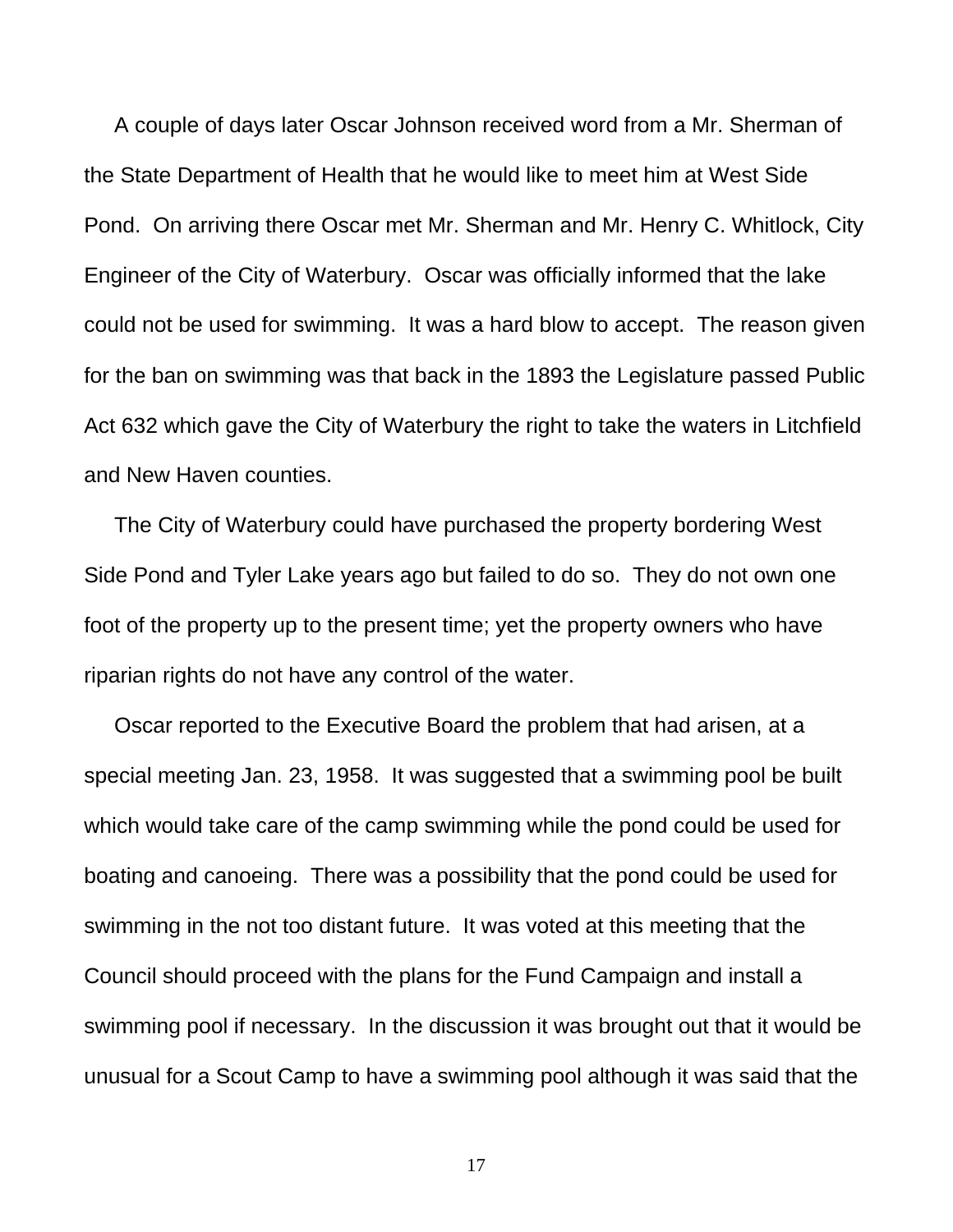New Bedford, Mass. Council had one. Ed. Strang immediately set to work to get some prices on the construction of swimming pools. He reported later that a pool which would fill our requirements could be built for \$20,000.

 After this meeting a letter was received from Richard Wales dated Feb. 3, 1958 concerning the action taken by the Board at its last meeting. Mr. Wales related information he had received from Mr. Rodgers of the Engineering Service. In Mr. Rodger's opinion it would cost a minimum of \$40,000 and could go as high as \$50,000 for a 35 x 75 foot pool which would meet the standards of the State and the National Council of the B.S.A.

Mr. Wales said that in their opinion the Council had three alternatives:

(1) Cancel the whole project. (a) Cancel the Fund Raising Contract. (b) Return all monies received for the Project. (c) Cancel all pledges received for the project. (d) Consider instituting suit to recover all land payments made plus damages that represent fair costs to the Council.

(2) Discuss the whole project. (a) Search for, survey and engineer a new site. (b) Place all monies received to date in an escrow account with the consent of the donors. (c) Discuss all pledge payments with the consent of those who pledged.

(3) As a part of the procedure to be followed it it is voted to go ahead on the present basis, the Executive Board should immediately call a full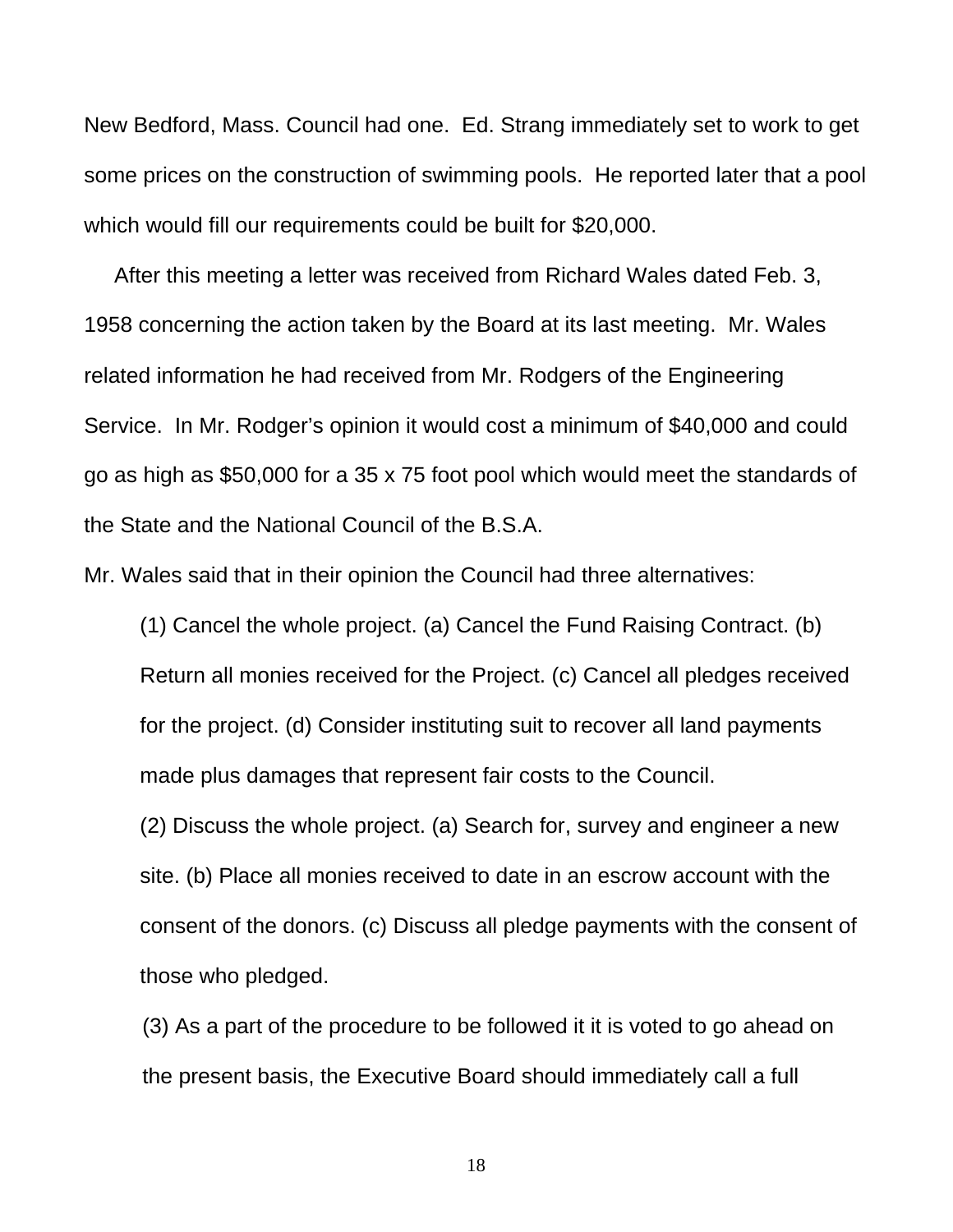Council meeting and present all these facts and call for a vote of the full Council. This will lend strength and support to the Board's position. In addition, if the Council votes to proceed, a meeting of community leaders and prospective major contributors should be called so that all of the facts could be properly presented and the necessary support assured.

 The Boy Scouts of America has the clear responsibility to see to it that those who have assumed leadership in any situation operate the program in the best interests of all. The raising and expending of public funds is a public trust and this serious obligation should always be clearly understood and fully accepted.

 This analysis of your present situation has been reviewed by M.G. Clark, Regional Executive, the Engineering Service and the Field Operation of the National Council B.S.A.

 We would suggest that you have copies of this letter duplicated and sent to the key people in your Council in advance of your Executive Board meeting which is scheduled for Feb.  $6<sup>th</sup>$ . This letter should be a part of the proceeding of that meeting and should also appear in the minutes.

 Mr. Wales also said in his letter that though they may have questioned the validity of this project in the past, they have consistently endeavored to give this the most helpful and interested consideration possible. As they review the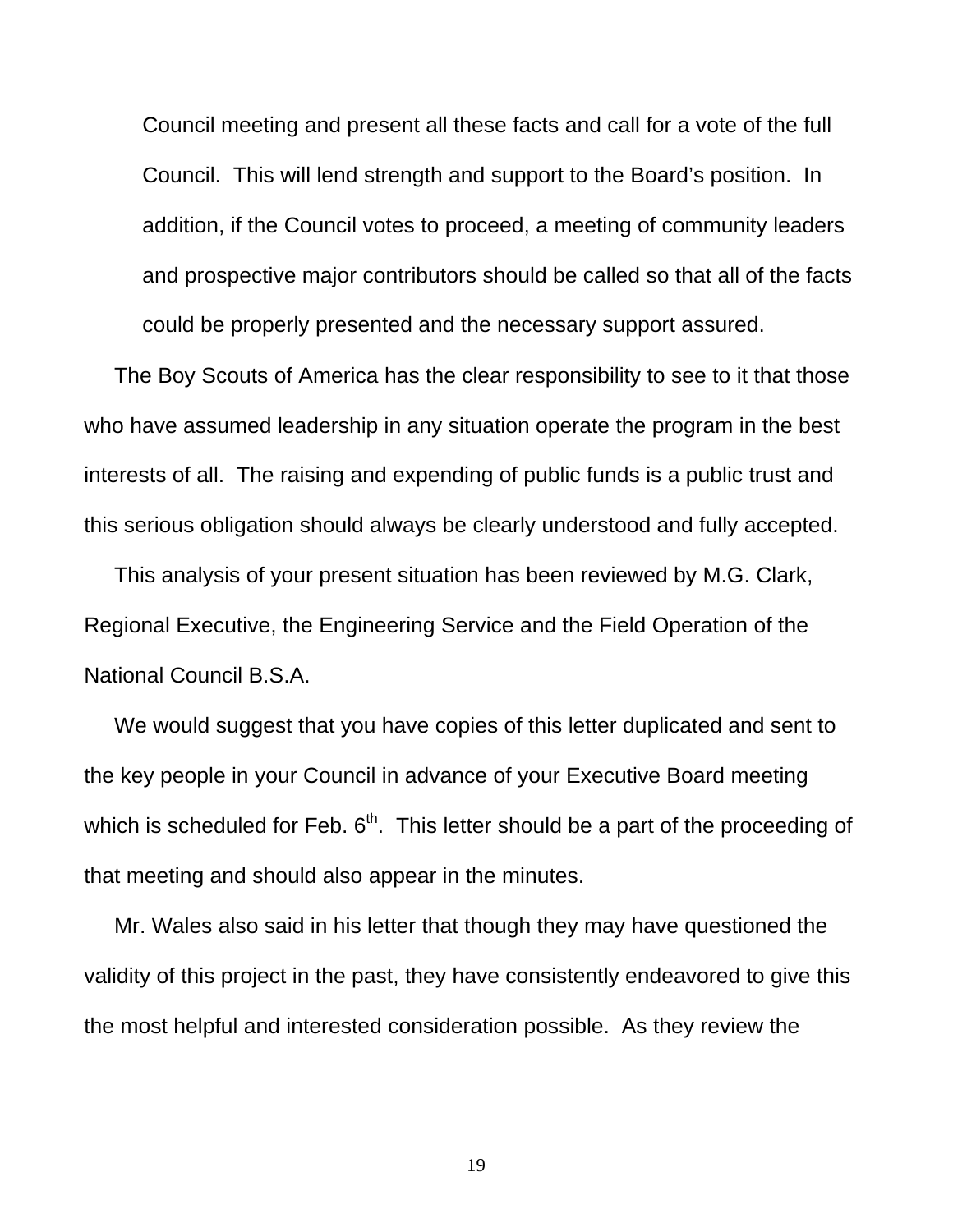situation as it now stands, they are doing so with a real desire to be as helpful as they possibly can.

 At the Feb.6, 1958 meeting, Mr. Wales' letter was presented and very thoroughly discussed. On a motion by Mr. Thomas and seconded by Mr. Strang it was voted to proceed with the development of the present campsite, construct a swimming pool and that our Attorney Frank Baut be instructed to proceed with such legal action as he deems wise and necessary to recover damages. It was also voted to postpone the Finance Campaign until May so that Mr. Harris can review the economic conditions of the valley and then decide to proceed or to postpone again to a later date.

 Mr. Franklin Harris, Chairman of the Industrial Committee of the Finance Fund Campaign was at this meeting, February  $20<sup>th</sup>$ . Mr. Harris made a lengthy statement in reference to our campaign problem. He felt that donors to the campaign would not consider kindly to a swimming pool constructed in a camp adjacent to a large pond unless they can be assured that no other property is available for a campsite. It was recognized that the Campsite Committee did a great amount of work in looking for a site and that it is unfortunate that this problem should arise. The only solution was for the campsite committee to again search for another site.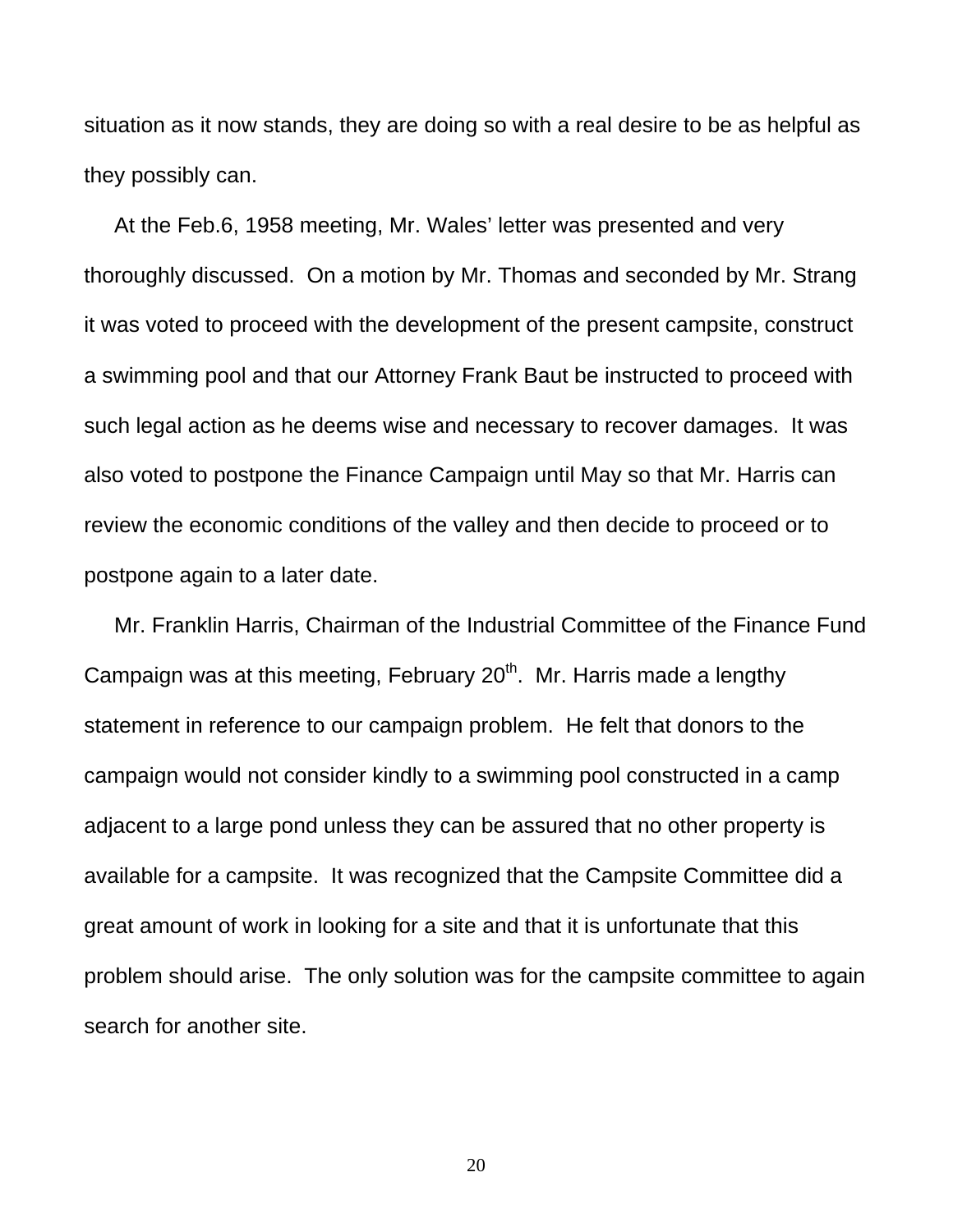It was voted to rescind the actions taken by the Board at the Jan.23 and Feb. 6, 1958 meetings. It was also voted to instruct Attorney Frank Baut to take the necessary action to recover monies invested and to return the property to the sellers if possible. On a motion by Mr. Nickse and seconded by Mr. Strang it was voted (a) to search for and engineer a new campsite, (b) place all monies received to date in an escrow account with the consent of the donors and (c) discuss all pledge payment dates with those who had pledged.

 It was brought out at this meeting that another payment of \$5,000 on the principal and \$1,000 interest is due and must be paid before the end of the month. On a motion by Mr. Gunn and seconded by Mr. Whittum, it was voted to have President Oscar Johnson and Treasurer , Ray Darling borrow \$2,500 on a sixty-day note, if there was not enough in the Camp Fund. This was borrowed from the Union and New Haven Trust Co. and the collateral was 100 shares of the B.F.Goodrich Co.

 While all this activity was going on in the Council things were happening in Goshen. When the 300 or more resident property owners on the lakes heard of this ban on swimming they were up in arms. The Town of Goshen was very upset as these properties represented 1/3 of the grand list of the town. Representatives Snay and Conlon of Goshen said that they would introduce a bill in the special session of the Legislature, which was then in session, to try and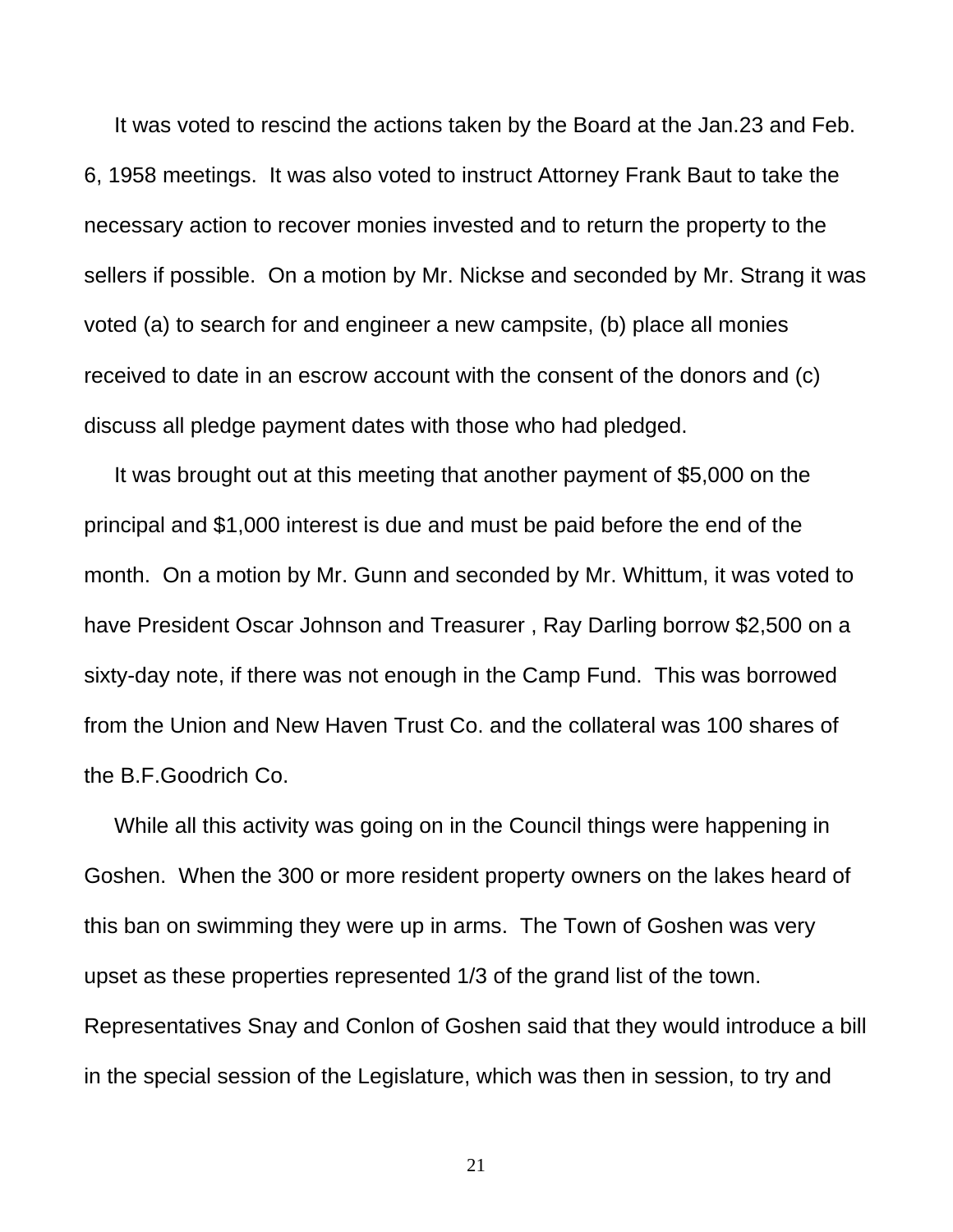correct the situation. This bill would exempt West Side Pond and Tyler Lake from the provisions of Public Act No.2 passed by the Legislature in 1893. Oscar Johnson stepped down from the Presidency of the Housatonic Council.

 The bill sponsored by Representatives Snay and Conlon was introduced in the Legislature known as the Tyler Lake Bill. It passed both Houses, but was vetoed by the then Governor Ribbicoff. The reason given was that he didn't think it was proper to introduce such a bill in a special session called up for a specific purpose.

 Because of the veto, all plans of the Council pertaining to the camp had to be held in abeyance.

 When word reached the Council that there was a veto on the bill to allow swimming in West Side Pond, President Phil. Hilbish called a special meeting for July 1<sup>st</sup>. Attorney Frank Baut was present to give legal advice to the Board. After having heard from Attorney Roraback, the attorney for Mrs. Oldenwalder, Mr. Baut indicated there were two courses of action: (1) institute suit for recovery of monies expended on the camp site or (2) reach an agreement with the seller, Mrs. Oldenwalder, that the present situation would remain status quo until the next session of the Legislature in January 1959. Mr. Baut explained that if litigation were started now it would be from one to two years before the case came to trail. Mr. Roraback believes that the problem should be settled by the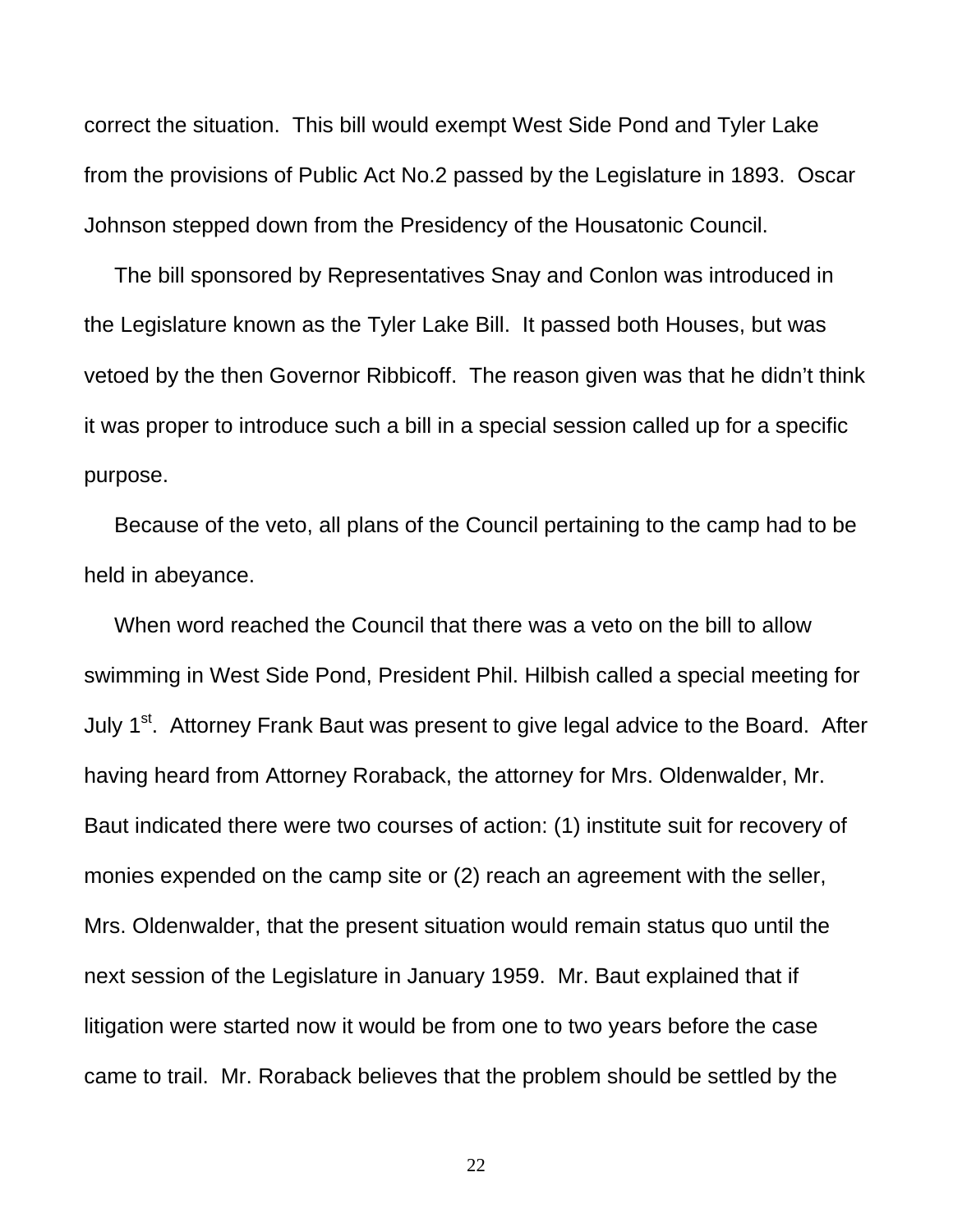Legislature rather than the courts. It was agreed by the Board that Mr. Baut attempt to reach an agreement with Mrs. Oldenwalder.

 The agreement was that the seller agreed not to demand principal or interest on the mortgage until a proper bill is passed in the next session of the Legislature and is approved by the Governor. The Council agreed not to institute suit to recover monies paid on the property. Bob Rapp, Vice President, was chosen to execute the agreement.

 The Legislature went into session in January, 1959 and Oscar Johnson was appointed to follow the course of the bills with power to act to insure presentation of bills affecting the Council. Oscar got in touch with Senator James J. McCarthy of Derby who was Senator from the local district. Oscar also got in touch with practically all the representatives and senators of the surrounding areas telling them of the Council's problems. On the Goshen end the people and politicians were equally busy.

 There was an awful lot of publicity concerning the controversy of swimming in the waters. The City of Waterbury claimed that they would have to construct an eight million dollar infiltration plant and it would cost about \$500,000 a year to maintain it. All the Connecticut newspapers were filled with stories concerning the problem. The Waterbury Republican newspaper had some very tart editorials and even the New York Tribune of April 5<sup>th</sup> had a long story about the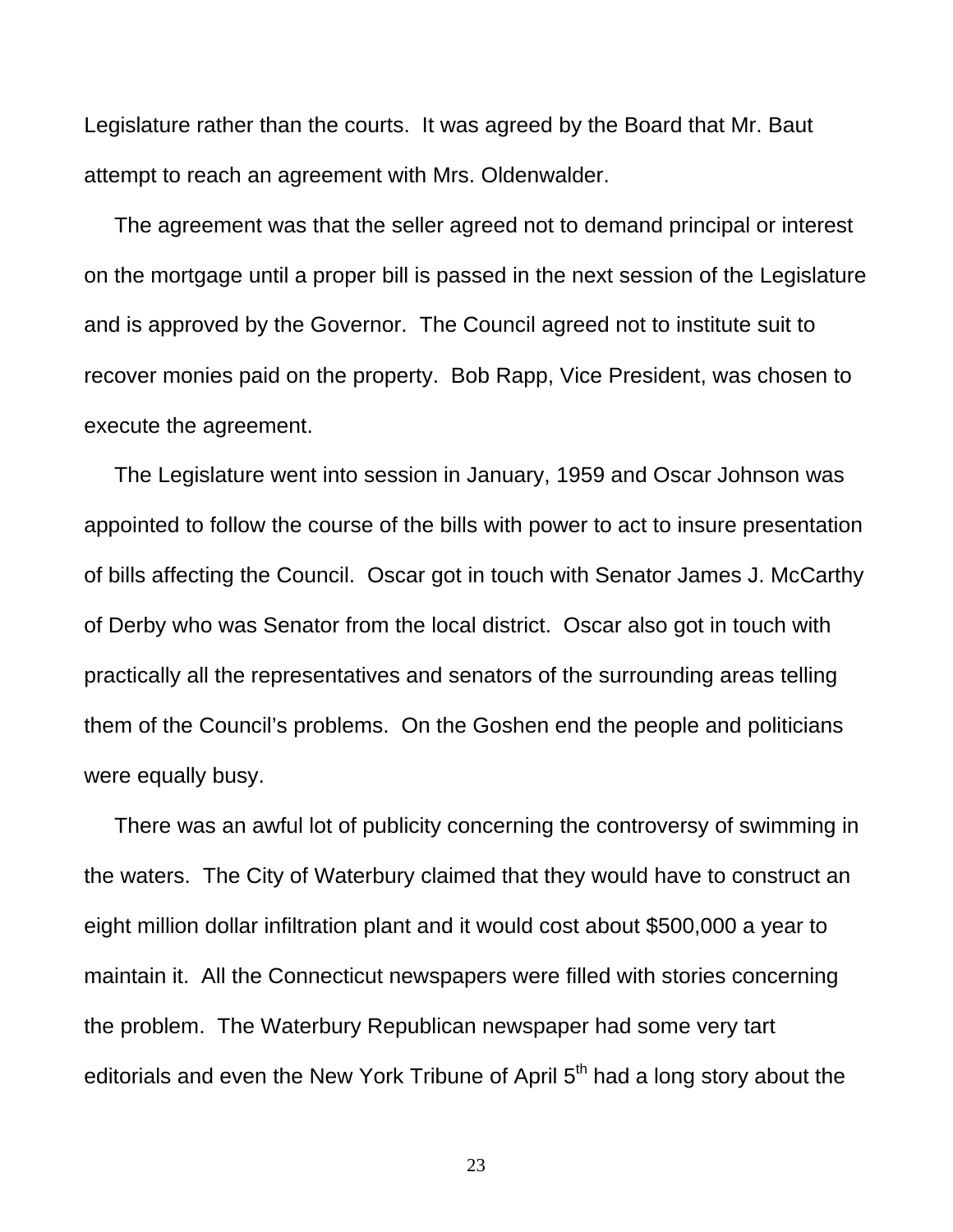Boy Scouts who couldn't swim in their own pond. This problem had been blown way out of proportion.

 There were 15 bills introduced in the Legislature. Of course some were for and some were against the idea of swimming in tributary waters. Senator Buzaid of Danbury introduced Bill #550 which would allow swimming in a tributary to a reservoir within the limits of the town subject to the approval of the local health authorities. Senator Burns was of the opinion there would be a better chance of getting a satisfactory bill through the Legislature if it was made state wide in scope instead of a single locale such as the one the Governor vetoed.

 So Senators McCarthy, Burns and Buzaid introduced an amendment to Bill #550 which permits swimming in tributaries at least two miles above a storage reservoir (not a primary reservoir). It would limit swimming to owners of property along the tributaries and their guests on a non-profit basis. Some of the private water companies said they would allow anyone to swim 2 miles above a storage reservoir, but Senators McCarthy, Burns and Buzaid felt that it was best to limit the privilege to the owners of the property and their non-profit guests.

 On March 10, 1959 the bill was presented to the Water Resources and the Flood Control Committees. The Water Companies, as could be expected, were against the bill, but there were many people in favor. Oscar attended the hearing and spoke in favor as did Sidney Burns who was then a member of the Executive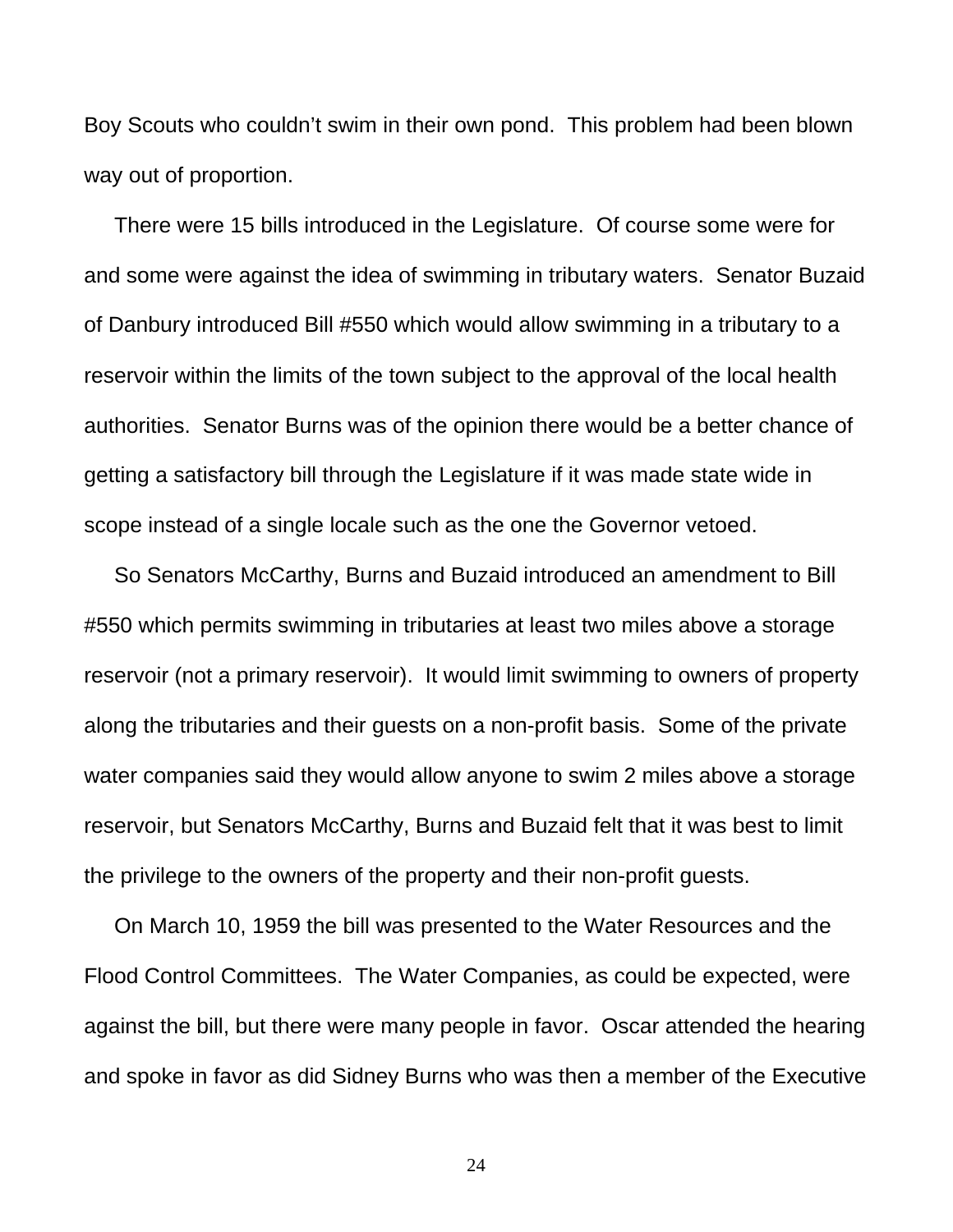Board. Ed Strang had gotten some pictures of people swimming in the waters and Franklin Harris related how the Council had already collected some \$30,000 for the camp. Bill Ablondi felt that because of his position with the Seymour Water Company, he should remain neutral. Earle was present; but did not speak.

 The bill, which became Public Act. 632. was approved by both Houses of the Legislature and this time was signed by Governor Ribbicoff on July 1, 1959. The Bill #550 was to become effective October 1, 1959.

 Now that this problem had been hurdled it was time to get back to the big job at hand. The New Haven Foundation was notified and they agreed to give the Council the sum of \$25,000 which they previously said they would. As was previously stated in this story, the Council having no money at the start of this operation and not knowing, of course, how much money would be raised in the campaign, it was agreed that the most vital parts of the camp be developed first and then if the money was available, other parts would be added. Hence the sum of \$150,000 was set as the goal of the campaign.

 However at one of the Development committee meetings, Mr. Wales, the Deputy Regional Executive, who was present suggested that the camp should have an aquatic lodge, ranger's cabin, a storage building and a few other items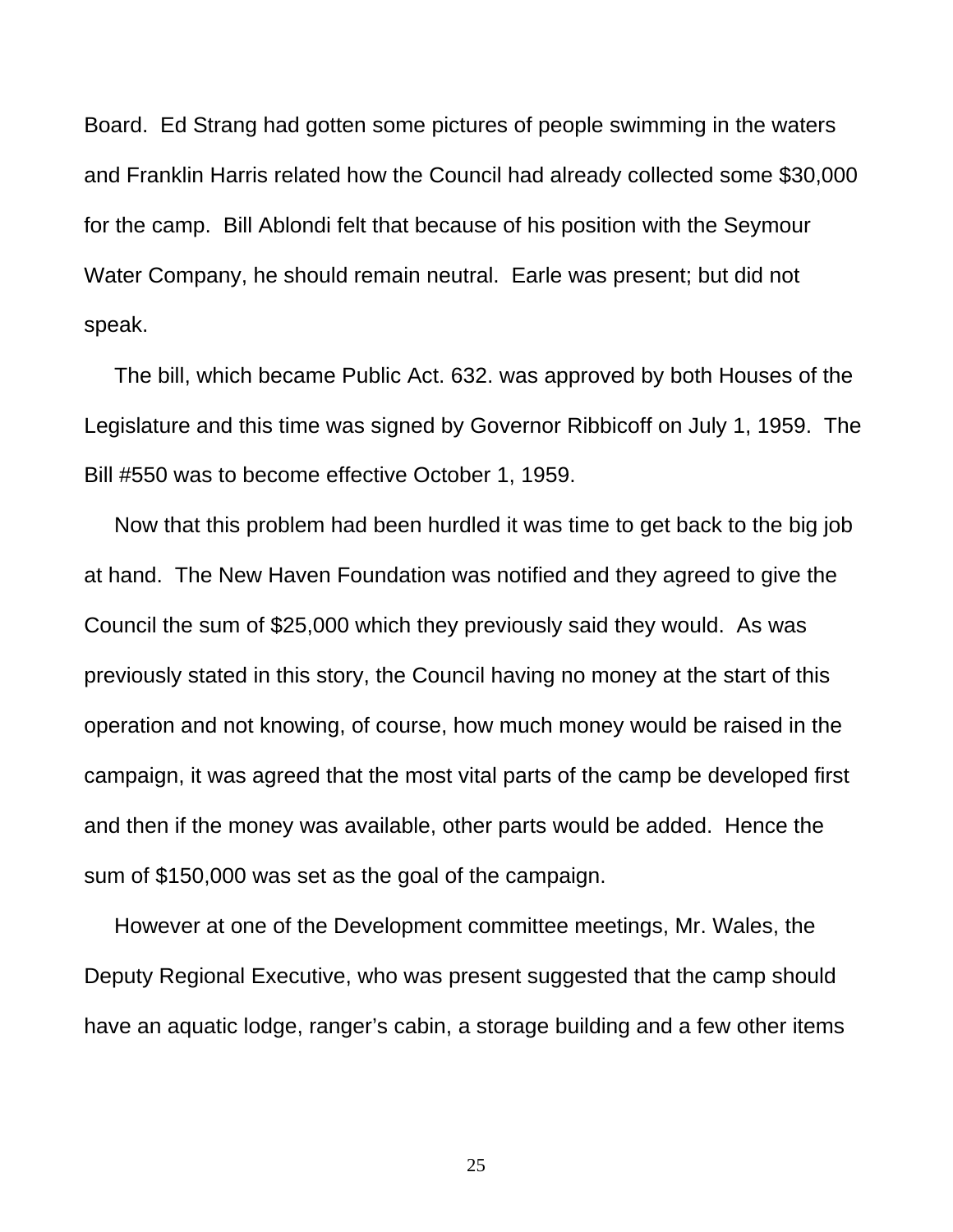which add to the cost. The goal of the Campaign was therefore reset to the amount of \$200,000.

 A Development Committee had been previously set up but by the time the swimming problem was solved the personnel of the committee was changed considerably. The Committee now comprised of the following: Chairman, Oscar Johnson; Co-Chairman, Ed Strange; Water System, Bill Ablondi; Water Front, Bill Rollinson; Surplus Material and Kitchen, Bob Rapp; Parking, Tom Nickse; Trails, Jim Forsythe and Buildings, Al Thayer. Others on the committee were Doug McLeod, Emil Martin, Sigmund Schuster, Mike Healy, Joe Jacobson and Bob Bednarcik.

 Mr. Harris of the Kerite Company was asked if the committee could use the services of his Purchasing Agent to screen all prices received on equipment and material. Having received an affirmative answer, Mr. Duane Hetletved, joined the committee. Because of the finance uncertainties, the committee held to the position that anything and everything that could be done by volunteer labor would and should be done that way.

 Earle Minton, Council Executive, had been with the Council for the past 10 years. This is longer than any previous Executive in the history of the Council. It was evident that Earle did not want to move on to bigger things in a larger Council, but was satisfied to stay in Housatonic.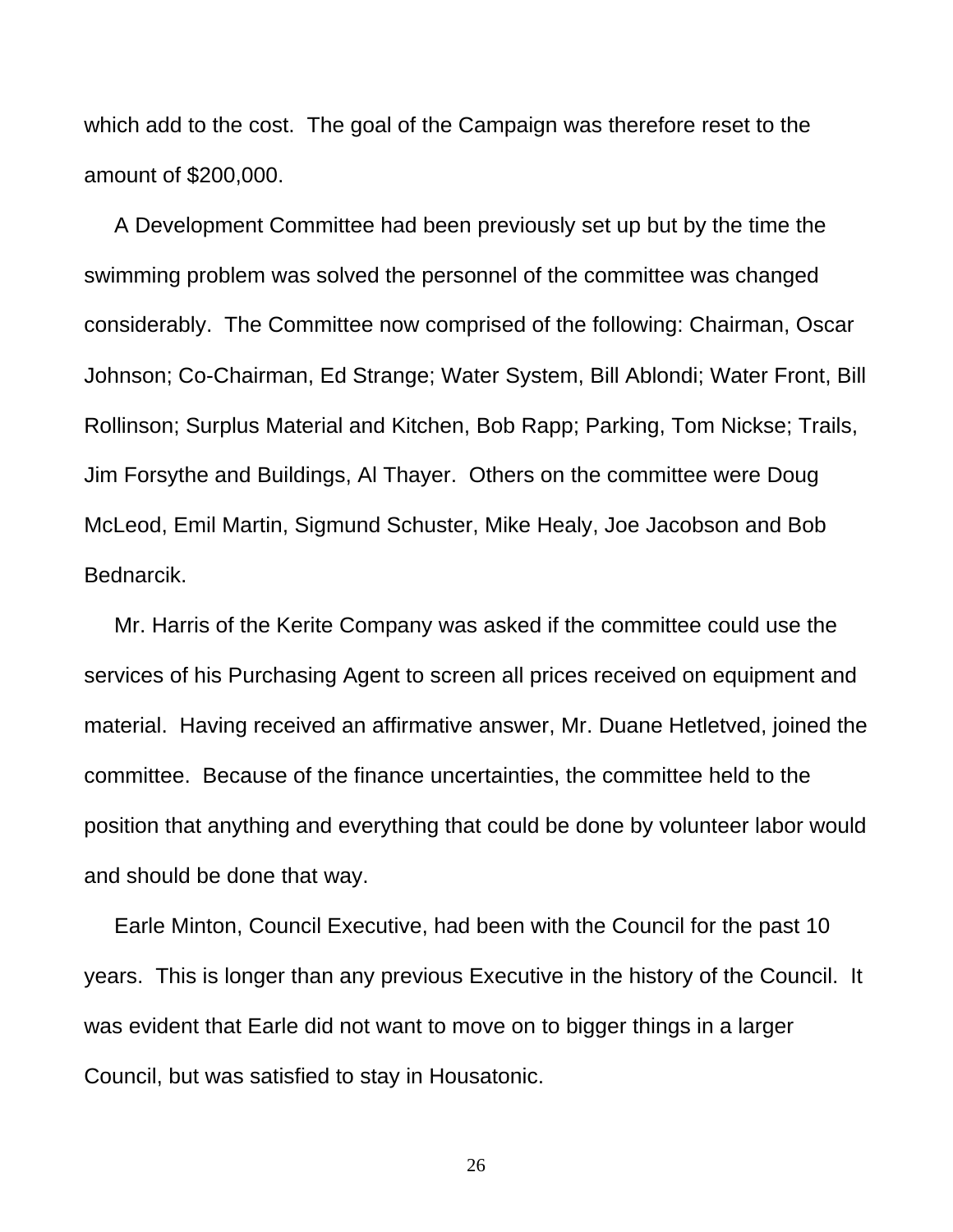It was agreed by the Development committee that the roads should be the first item to be taken care of. Coe and Anderson of the town of Morris were engaged to do this work. Using the topographical map as a guide the road was made except for one section which had to be changed due to terrain problems. Because there was no known source of gravel in the town of Goshen, all gravel was trucked in from the town of Cornwall.

 Bill Ablondi requested information from the use of the water of the lake. Mr. Almquist informed him that the well should be at least 50 feet from the shoreline of the lake. The well water need not be chlorinated if found satisfactory on test. This water must be used for kitchen, drinking, hand washing and if supply is adequate should be used for showers and toilets. Water from the lake can be used for toilets and showers in a separate system.

 Ed Strang, in charge of the unit sites, started to lay out the sites from the topographical map; but found that some of the sites marked on the map could not be used because of wet ground. Two sites were selected on the higher, drier ground to start with. Quite a lot of brush was cut and burned before the real winter set in.

 1960 was a very busy year. The roads were completed and ditches were dug along side of them to protect them from washouts. This work was done with pick and shovel, mostly by the Martin brothers, Dale and Bill who were two of Oscar's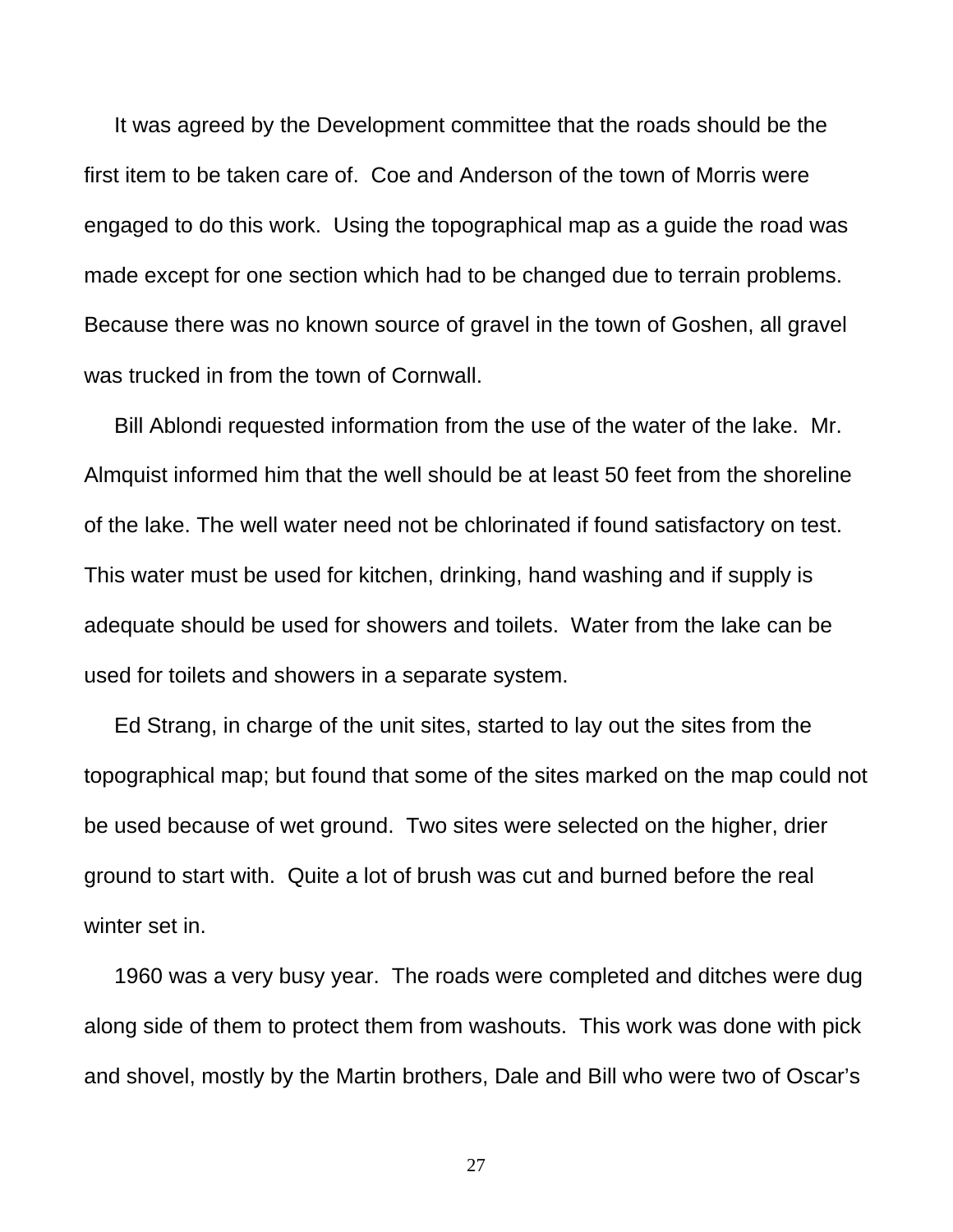right hand men. These two fellows were in on practically all phases of developing the camp.

 The S. B. Church Company of Oxford was engaged to drill the well. Under the direction of Mr. Duncan, the well was drilled to a depth of 180 feet which produced a 3 gallon per minute flow of water. This water was tested and found O.K. Bill Ablondi and Mr. Duncan made arrangements for the installation of the pump and the 500 gallon pressure tank at the highest point of the camp. From there the water will flow by gravity to all points of the camp where water is needed. When the large tank arrived it was temporarily set up on some railroad ties. Later Oscar Johnson and Al Thayer constructed a permanent concrete cradle beneath the tank.

 A concrete block pit was constructed around the pump and Zig Schuster and Oscar laid the 2 inch pipe underground from the pump to the dining hall site and then over the ground up the hill to the big tank. Jim Forsythe helped with this.

 Ed Strang got started again clearing the brush and burning same and pulling up stumps in the sites. Every troop and post in the Council had some hand in the project. Some came every weekend throughout the whole year. Ed Strang made arrangements to make the tent platforms in the basement of the Derby Methodist church under the direction of Emil Martin.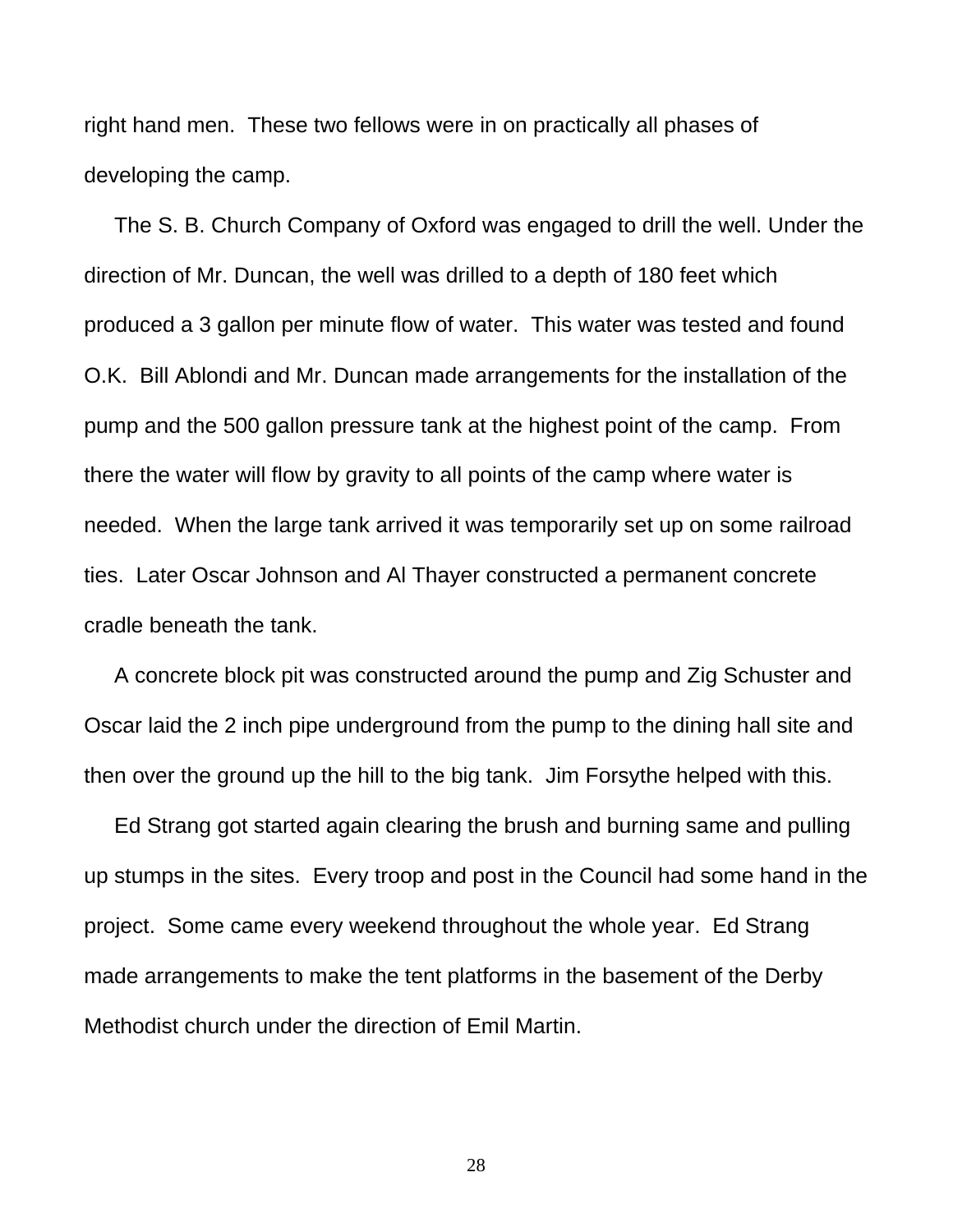Excavations for the latrine concrete slabs were dug with pick and shovel by such fellows as the Martin brothers, Jimmy Robinson and others. When the pit sections of the latrines were built, forms were made to the specifications of the B.S.A. In fact the whole larine was so constructed. The base of the slabs were made of about 24 inches of field stone wheeled in wheelbarrows to the locations in the woods by such men as Russ Koroleyshun Sr. and John Jalowiec.

 A generator was borrowed from the Civil Defense of Derby to run the cement mixer. It was carted to camp in a station wagon. The sand and gravel for the cement was left on the road as the trucker could not reach the site in the woods. This had to be wheeled to the site by wheelbarrow with four to six boys pulling on a rope tied to the front of the barrow and one man pushing. It was a sight to see man and boy and sometimes father and son working together so hard to achieve a goal.

 It should be said here that most of the tools used to do the work were donated by a member of the Development Committee. The toilets in the latrines were made by Al Thayer who also worked on the wood structure along with Emil Martin and others. Some other men working on this project were Milt Heyse, Peter Rossi, Mike Healey, Jr. and Cliff Sanhein.

 Two lean-tos were also constructed, one for each site. All the lumber used was obtained from the lumber companies in the valley and carried to camp in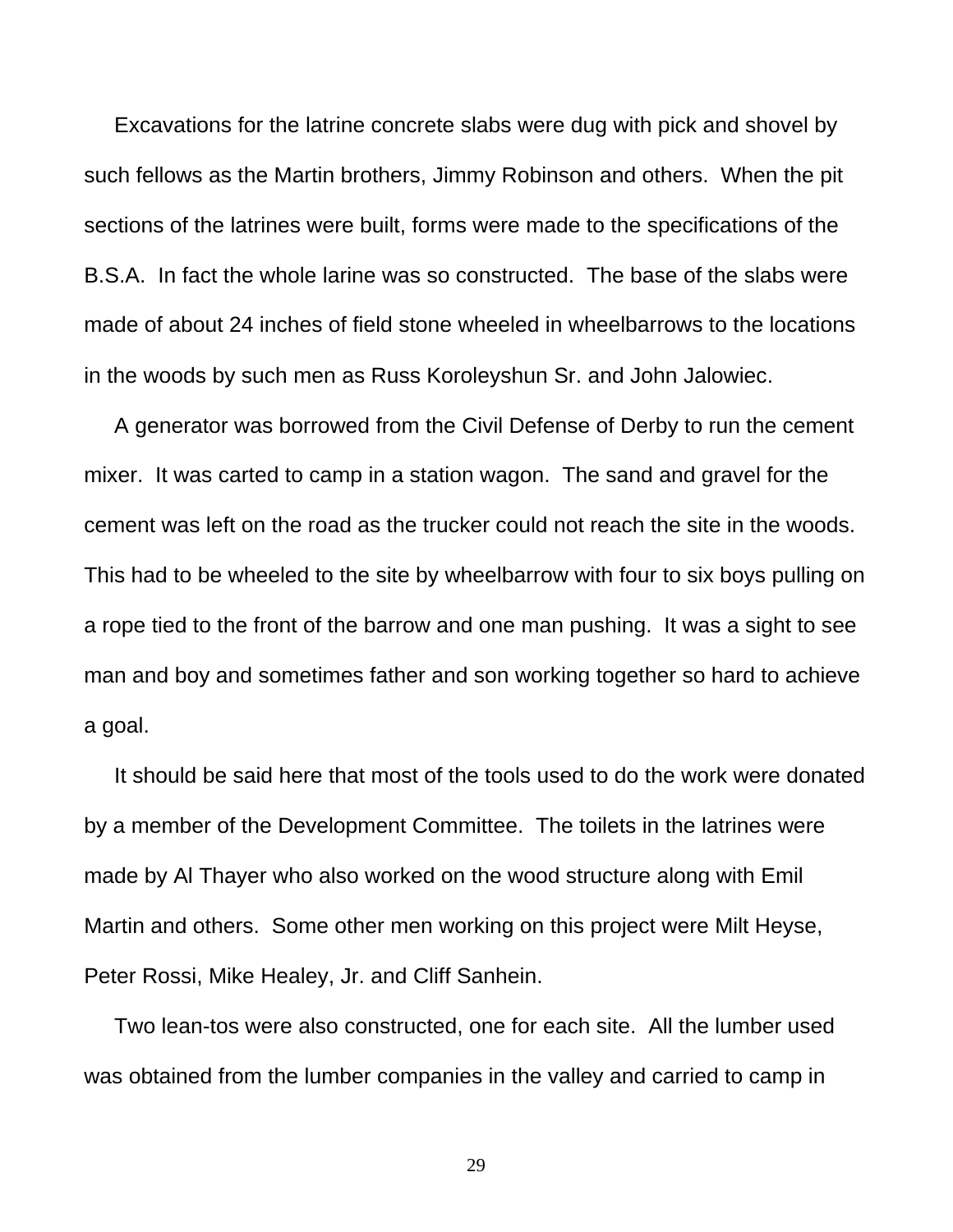station wagons. It was not an uncommon sight to see station wagons loaded with lumber and other equipment traveling north on Route 63 every weekend and sometimes during the week. The stainless steel wash stands were made by George Mann & Sons and all the plumbing for the latrines was done by Zig Schuster.

 It was a short time later that Bob Rapp in charge of Surplus received word that there was some surplus material available up in Meriden. Bob and a group went to Meriden to see if there was anything worthwhile for the camp. It was a very successful trip because there happened to be a Navy truck in the stock. It looked good to Bob and he made arrangements to take it. Bob himself drove it to the Valley and it is the same one used at camp today. Oscar and Earle Minton went to Rhode Island looking for some surplus that the camp could use, but were not successful in finding anything.

 It must be stated here that without the co-operation of the lumber companies of the Valley the cost of this camp project would be greatly increased.

 Bill Rollinson in charge of the Waterfront was busy with his group clearing the brush, digging stones and making the base for the guard tower. Weeds were chained out of the swimming area. The dock and the float had been ordered and would be delivered within two weeks. The boats and canoes also had been ordered. Fifteen yards of sand were ordered and trucked to the waterfront.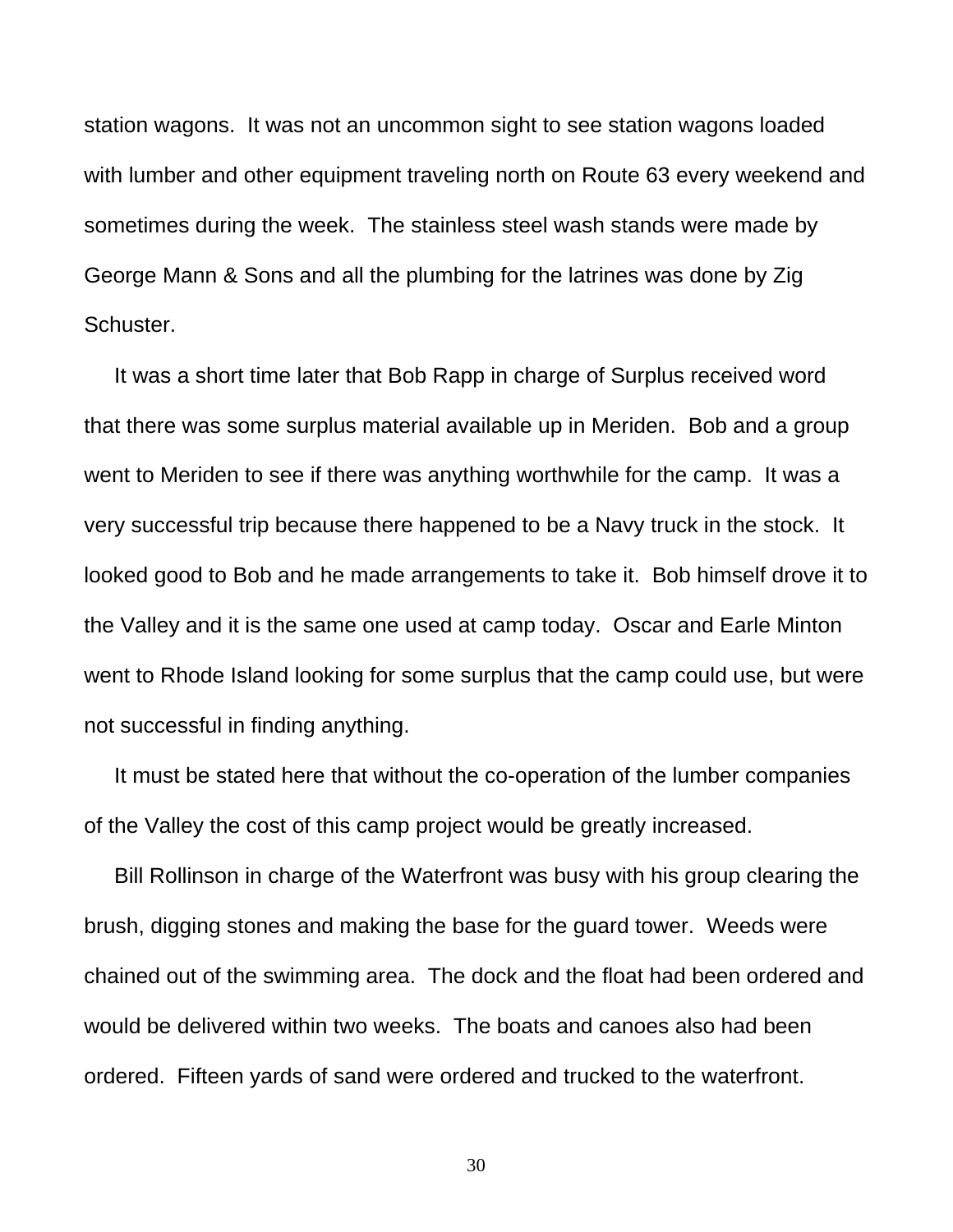When the lake freezes over this sand would be wheeled onto the ice and in the Spring when the ice melts the sand will fall to the bottom where it will make a sandy bottom for the swimming area.

 The Capital Fund Campaign was started and with Mr. Edmund Worfolk at the head it was assured a real success.

 All workers on the different projects helped each other out when help was needed. It worked out like one big happy family. Periodic dinner meetings were held to map out the best economic way to work out ideas and to pep up the construction. The cost of these meetings was taken care of by a member of the Development Committee. It also must be kept in mind that all the men and boys that were working on this camp project always brought their own food.

 At the Camp Development Committee meeting on June 14, 1960, plans for the central lodge and dining hall were discussed. Drawings from two other Councils plus drawings prepared by the Engineering Service B.S.A. were available. It was agreed to contact architect Val Carlson to discuss with him plans for the building. Mr. Carlson agreed to draw up plans for a very reasonable fee.

 When they were completed and agreed upon by the committee, bids for the construction of the building were sent out. Eight bids were received and at the committee meeting of Sept. 26, 1960 these bids were opened. The bids ranged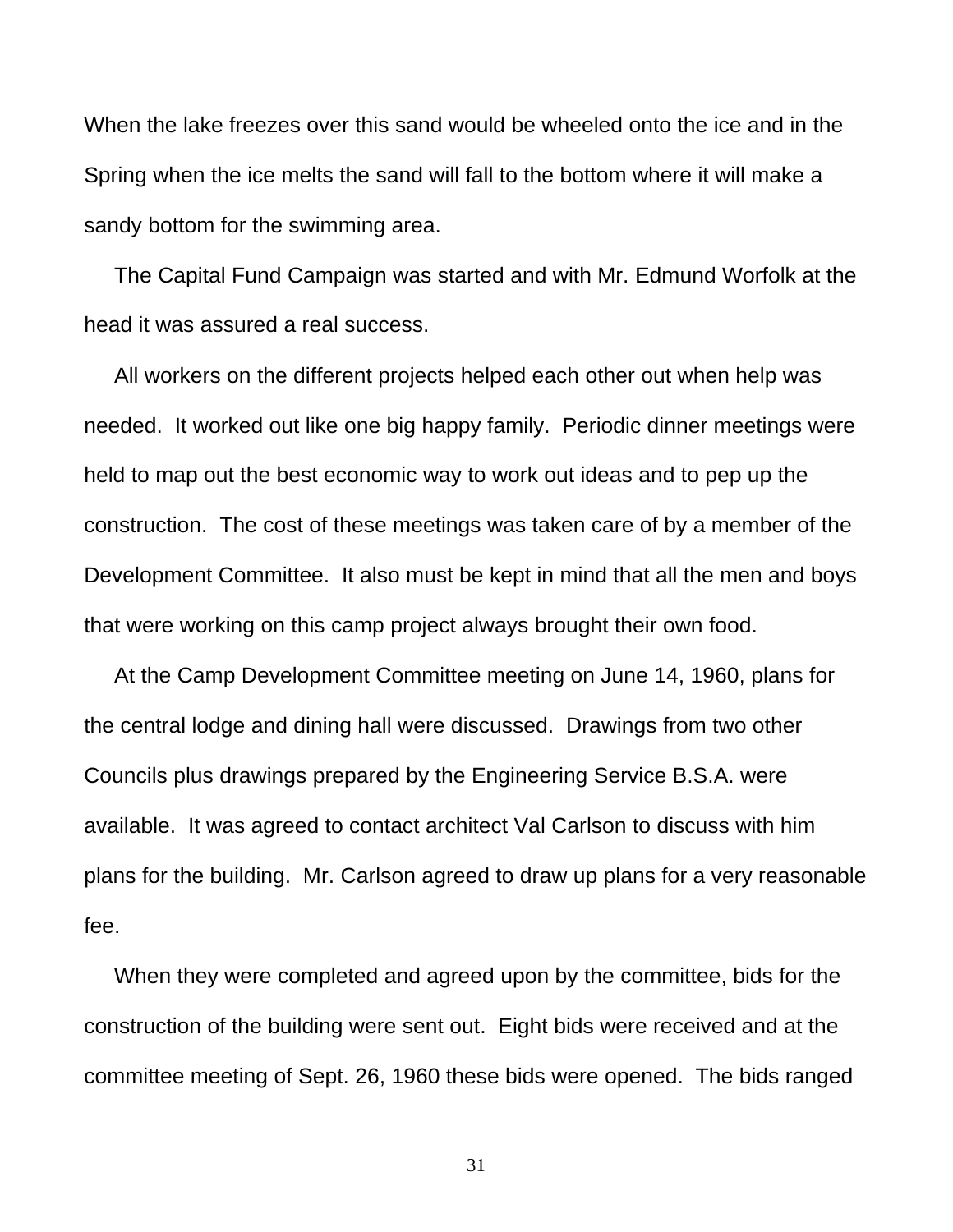from a low of \$28,104 to a high of \$46,300. These prices were for a 48 foot building with one end constructed so that 12 feet more could be added at some future time if necessary.

 Mr. James L. Young of Shelton was the lowest bidder for the construction of the building. It was felt that Mr. Young was from the Valley and the members of the committee and Mr. Carlson thought he would do a good job; it was awarded to him. It was voted that red cedar siding be used and that the fireplace be constructed of fieldstone instead of brick. The contract was signed Sept. 26, 1960 by Oscar Johnson and Bill Ablondi. Construction was started shortly after the signing and some progress was made before the winter weather caused a halt. The site of the mess hall was changed from that indicated on the topographical map because Mr. Carlson said it could not be located there because of a rock ledge. The architect dug some test holes and decided on its present location.

 A new man was added to the Council Staff. His name was George Chappell and he was to Field Executive of the Council. This is what the Regional Office has been advocating for quite some time.

 The Council was still camping with the Pomperaug Council; but the boy weeks of the Housatonic boys was decreasing each year until 1960 when there were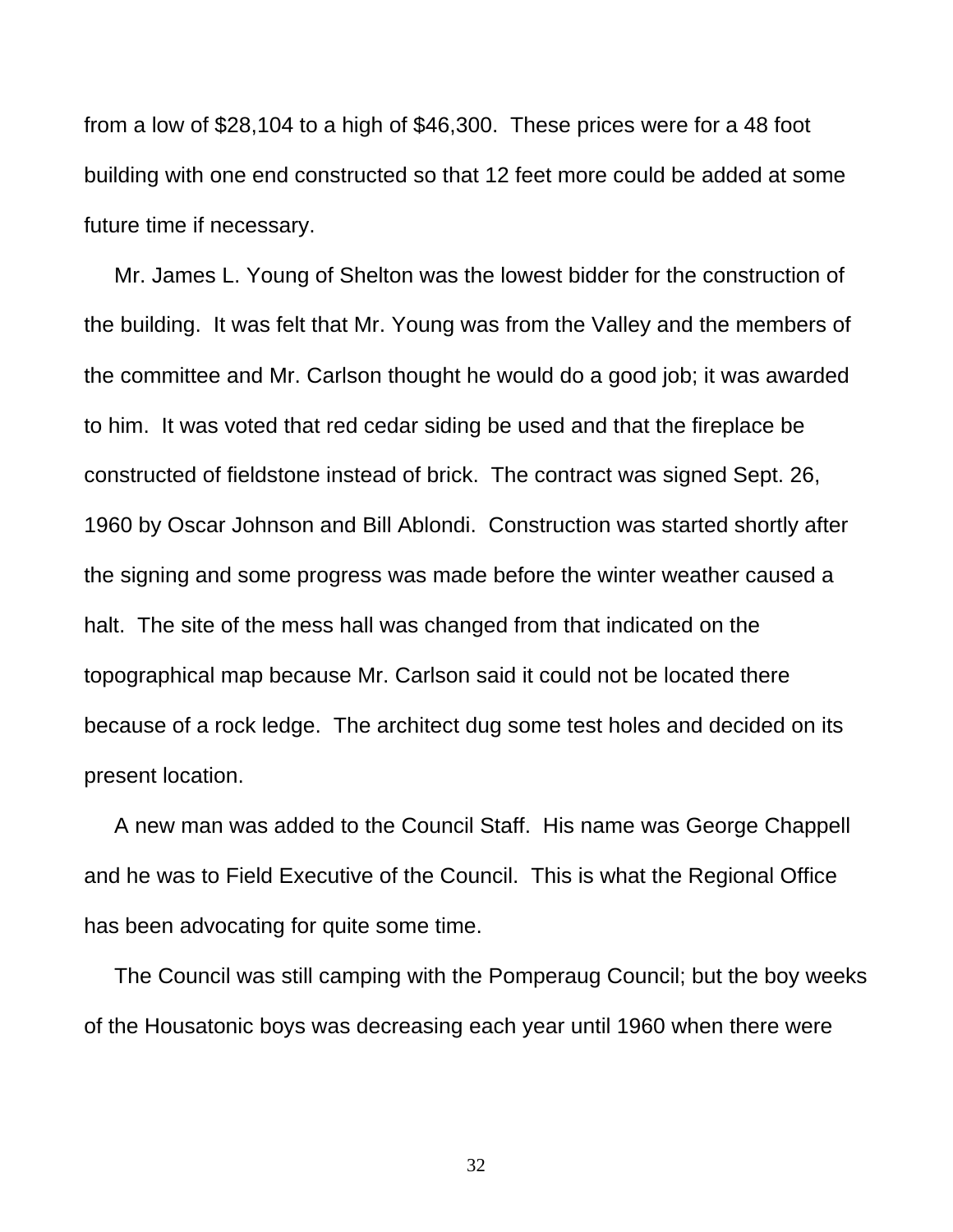very few. The Council was now paying Pomperaug \$1,000 per season which made it a rather expensive camping experience.

 During the winter of 1960 the President of the Council, Sidney Burns asked the Chairman of the Development Committee if there was a possibility of opening the camp in 1961. Oscar replied that that was a hard question to answer with any certainty because bad weather conditions during the spring weekends could make a difference. Having in mind the high cost of camping with Pomperaug, the Chairman said that he was confident that as far as the Development Committee was concerned they would have the major things ready such as the troop sites, waterfront, water system and trading post. If the new dining hall was not completed, the dining hall in the house which seats 100 could be used for the first year. The Committee would try and get as many of the other items that are needed also. The Committee was very busy with its own problems and could not be responsible for the Camp Staff.

 As the year 1961 came into being, activity at camp began to pick up. The tent platforms made in the Methodist Church basement were all completed. Clarence Robinson secured a large truck and brought them to camp where the boys painted them with the preservative Cupunol. Tents were ordered through the B.S.A. Service Supply and were on the way.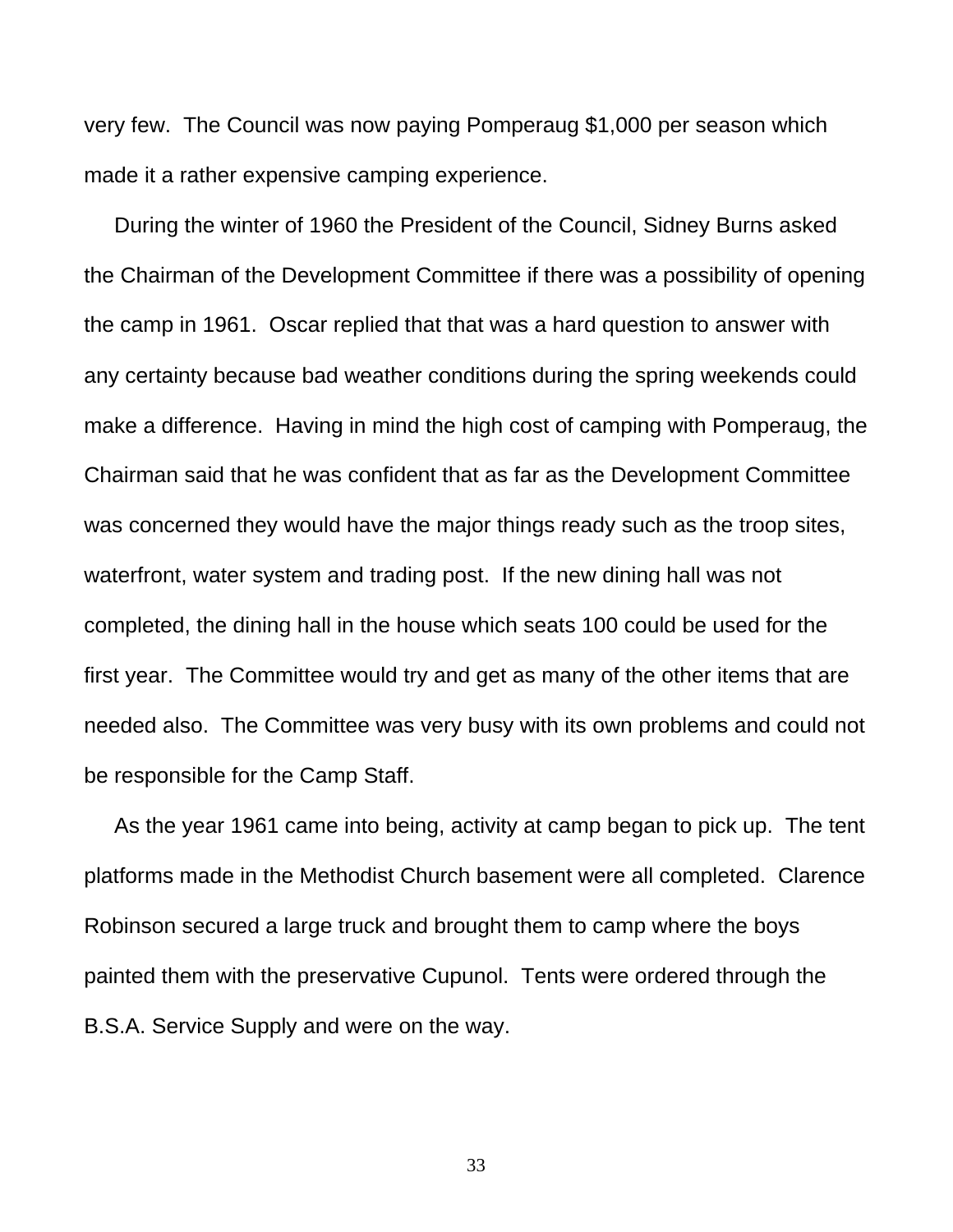Cots were required for the units, waterfront and the kitchen. Ed Strang got in touch with Christy Testone who was at one time a member of Troop 3 and now a District Scout Executive of Nassau Council B.S.A. Long Island, N.Y. to find out if they had any surplus tents. Receiving word that they had, Ed asked Oscar to go to Long Island to see what they had. Oscar drove to the Scout Office at Shelter Rock Road, Roslyn, New York and as a result received a promise of some sixty cots and some kitchen equipment such as pans.

 Palmer Brothers Truckers of Ansonia employee Ed Palmer also was a member of the Board. He sent a truck to Long Island and brought the cots to camp. The mattresses were obtained from B. F. Goodrich Company through the efforts of Kevin Kelly, a member of the Board.

 The waterfront under the direction of Bill Rollinson was taking final shape. The beach had been cleared, a fence was erected along the beach, the guard tower was nearly completed and would be ready for the opening. A canoe rack was also constructed at the waterfront.

 Bill Ablondi's water system was nearly completed with pipe lines running to all points of the camp.

 The new mess hall was taking shape; but it was doubtful that it would be ready for camp opening in July. Al Thayer and his group razed the old slaughter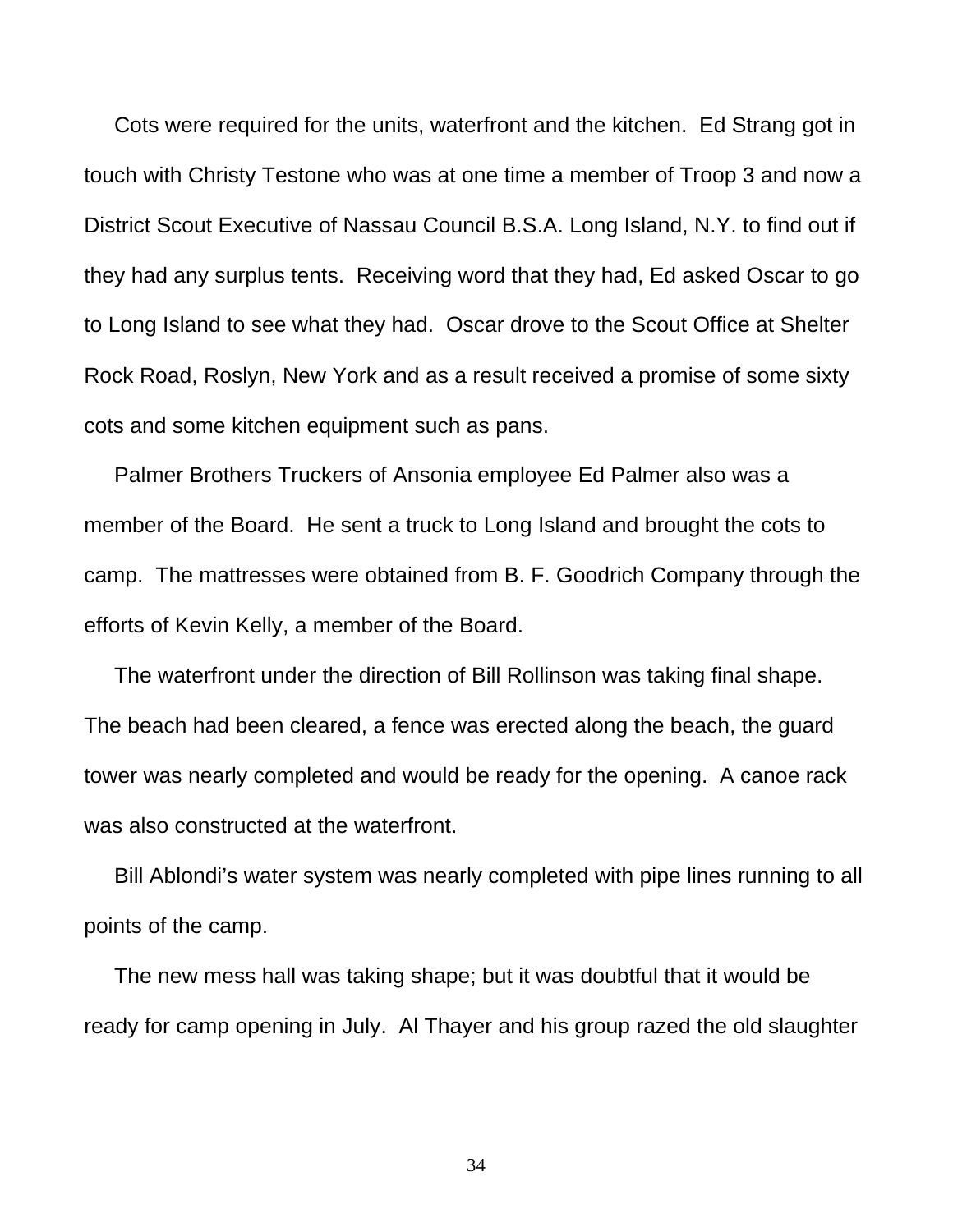house that stood in the upper meadow and saved the timbers to frame the Trading Post.

 The C. L. & P. of Litchfield was approached to run a power line from the road to the new mess hall site. They agreed to take care of that at no cost to the Council. Poles were also needed to run a power line to the waterfront. Oscar went to North Torrington to see a namesake of his at the telephone company to see if poles could be obtained. They agreed to let the Council have some and the poles were delivered to camp a few days later at no cost. Emil Martin, Jack Purcell and the Martin boys put up the poles and strung the wires to the waterfront.

 The month of July arrived and it was time for the camp opening. The Committee had completed the roads, 2 troop sites including latrines, water system, trading post and the waterfront with all equipment necessary for operation. The new mess hall was not finished so the dining hall in the house was used.

 Despite the fact that the Chairman of the Committee spent an average of five days a week at camp from March  $1<sup>st</sup>$  up until camp opened and some men worked from 7 o'clock in the morning until 9 o'clock at night, the Committee was unable to complete some of the important activity areas required by the "Par 100 Plan". Some of these were Pathfinding, Camp Craft, Pioneering, Nature Lore,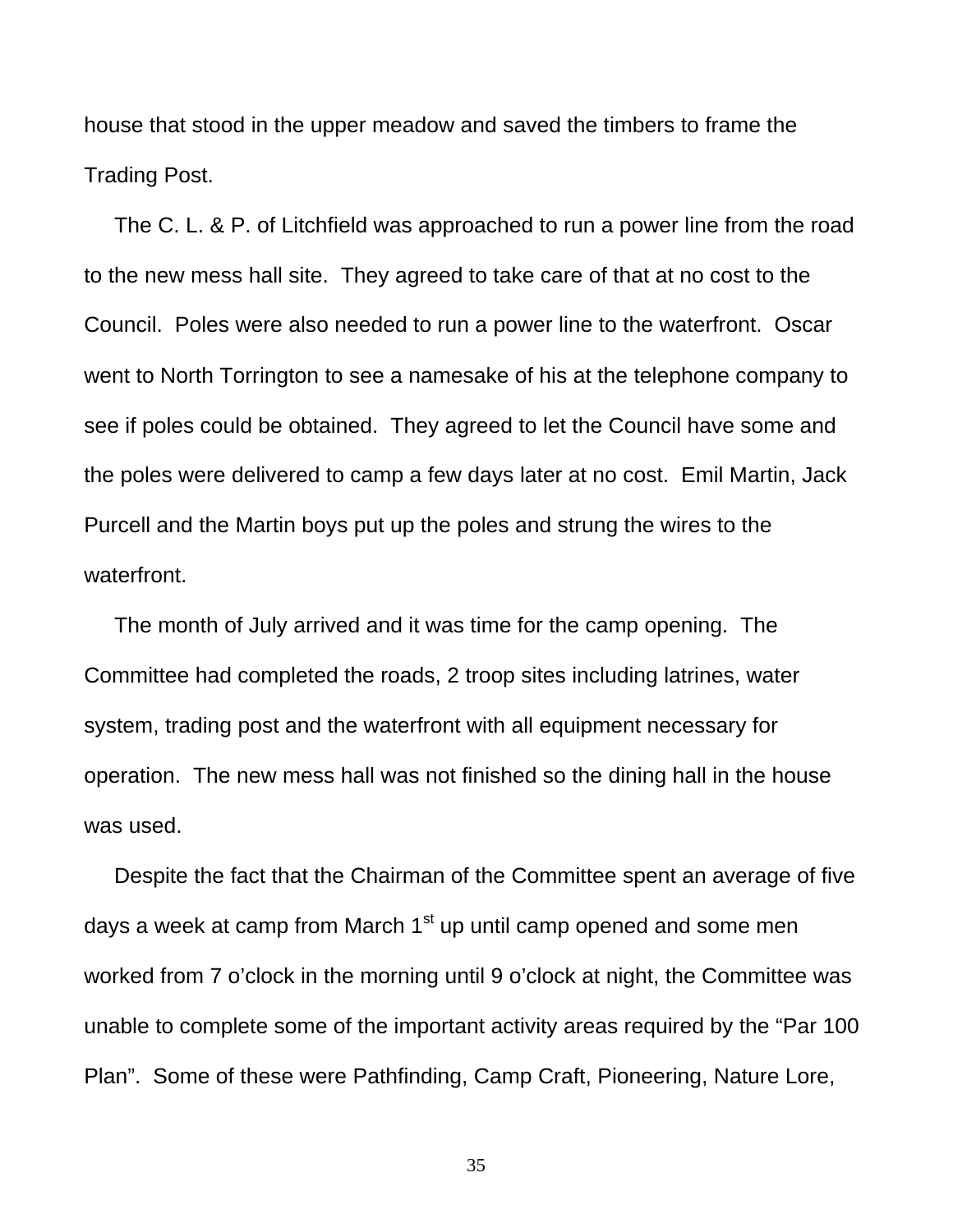Conservation, Archery and Wood Tools. The camp rating would lose about 10 points because of these failures. It was hoped that the Program Director and Staff would be able to help fill in the time with some activity to keep the boys occupied.

 On the Administration side, Executive Earle Minton was having his problems. His Assistant, Mr. Chappell did not show up for the camp opening and did not put in an appearance until July  $22^{nd}$ , too late to help on the programming. As a consequence some boys were idle part of the day. Other minuses on the Administration side were: no camp records were kept, the camp staff was not adequate, a lack of health coverage such as first aid and no agreement with a hospital in case of need.

 203 boys attended camp for a total of 229 boy weeks. This was very good compared to the attendance at Pomperaug the last few years. Mr. Wales, Deputy Regional Executive, visited the camp July 25-26 to make the "Par 100 Plan" inspection of the camp. Mr. Wales, Earle Minton and Oscar made the tour of camp and at the conclusion minced no words in pointing out the deficiencies of the camp, lack of activity areas, lack of camp records, lack of trained personnel and lack of health standards. Mr. Wales gave the camp a rating of D39 which was the lowest rate of any camp that he knew of that was allowed to operate.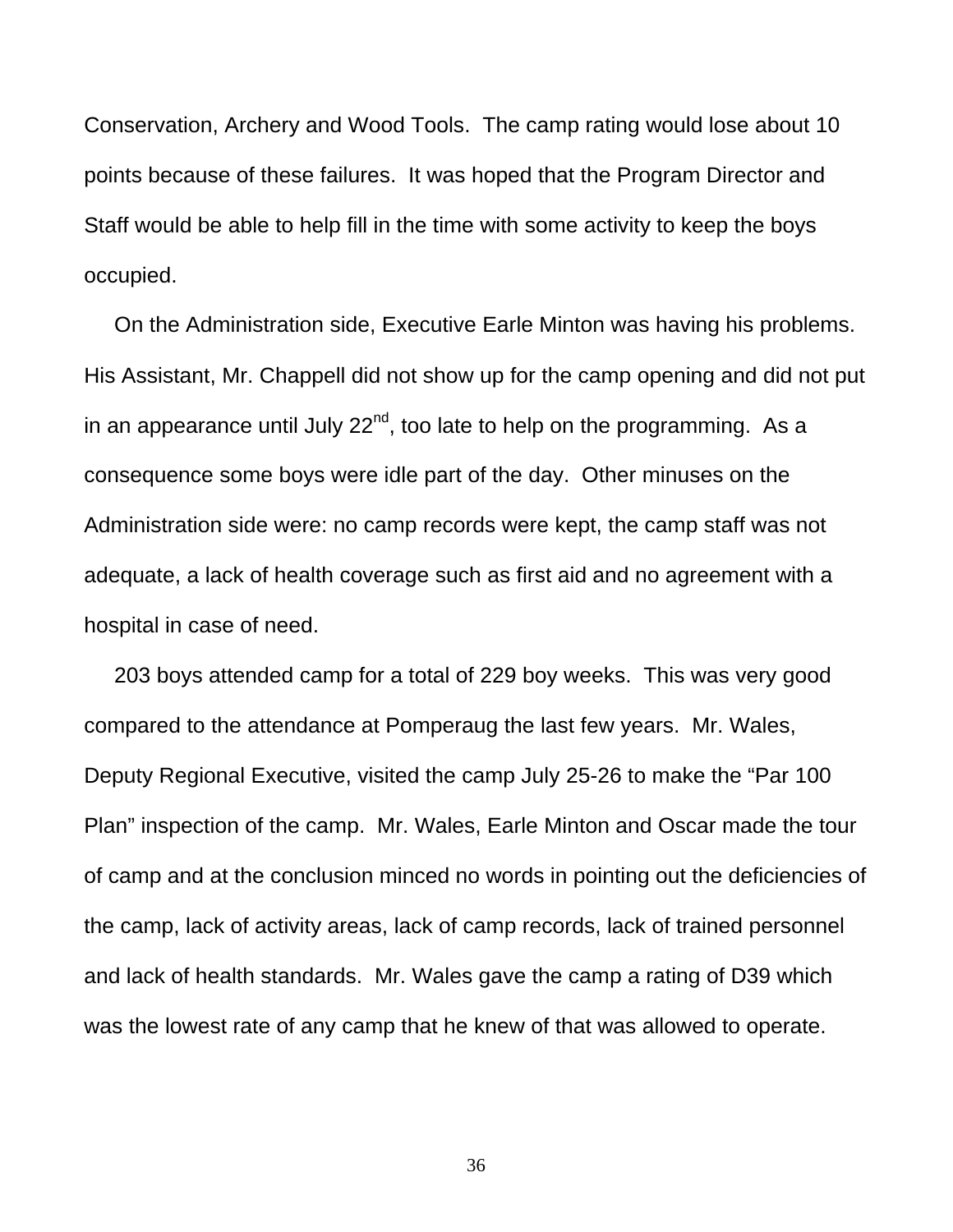Mr. Wales informed Oscar and Earle that camp must be inspected before it opened in 1962.

In his final report on the camp inspection dated July  $28<sup>th</sup>$  Mr. Wales did say that the waterfront area is excellent, well laid out and very well operated, also that the combination latrine and wash stands in the units were the best he had ever seen in a Scout Camp and they were scrupulously clean. Mr. Wales' other remarks were that if the Council can match the driving determination of the Camp Development Committee to open the camp in 1961 with an equal determination to correct the deficiencies before camp opens in 1962, the Council will have achieved a great accomplishment. Also, the Council has the people, the determination and the resources to make the Housatonic Council Reservation a fine Scout Camp in which the Council can take great pride.

At the Executive Board meeting of July  $31<sup>st</sup>$  the status of Field Executive, George Chappell, came up for discussion. It was voted to authorize Executive Earl Minton to ask for Mr. Chappell's resignation to become effective August 1<sup>st</sup> with 30 days severance pay.

 Progress on the new mess hall was going very slowly and it was becoming evident that the contractor was in trouble. He had promised to have the building finished by May  $1<sup>st</sup>$  and he had been granted two extensions. At a special Board meeting of October 1961 Frank Baut and Val Carlson were present to discuss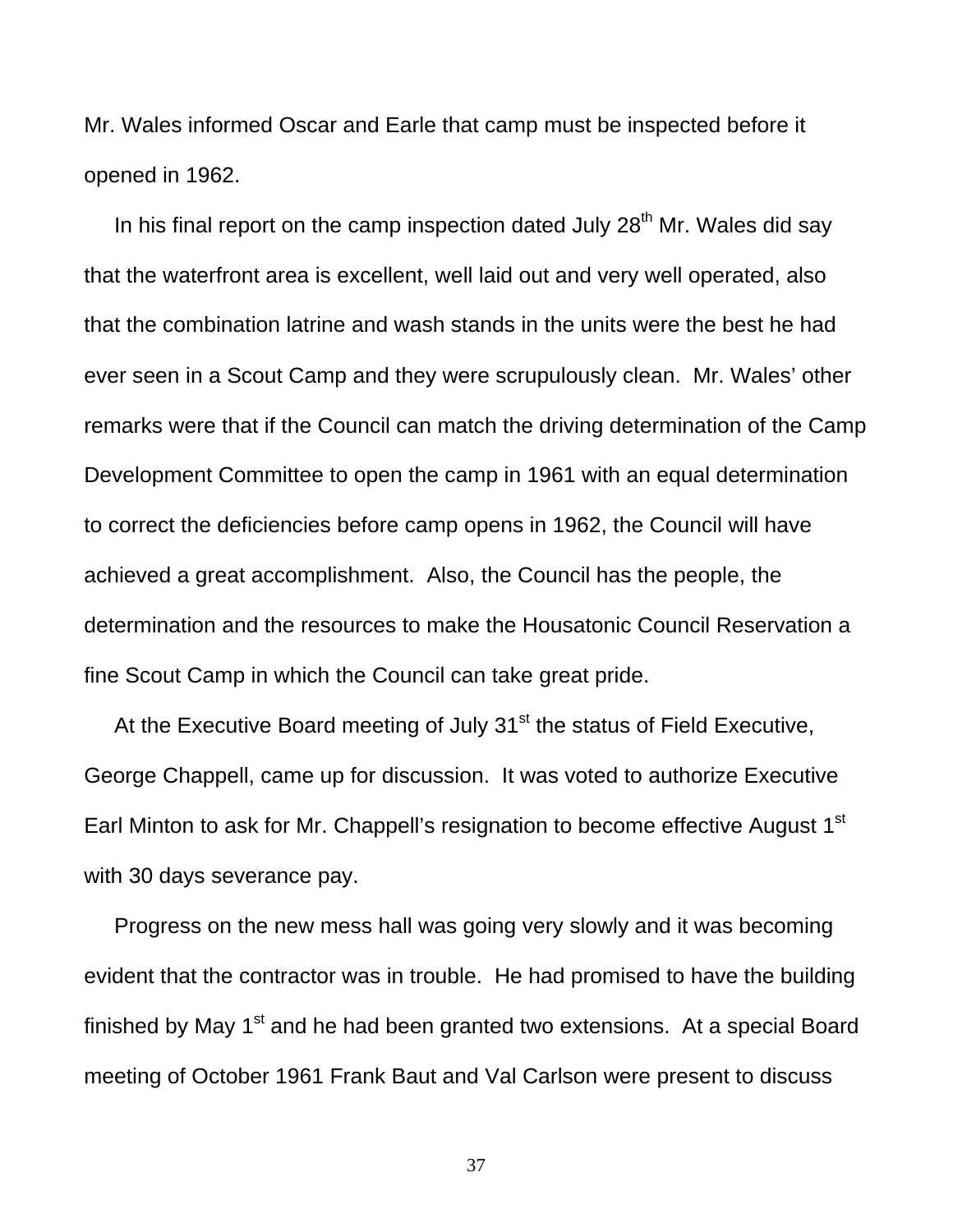plans to finish the building before winter. The foundation wall had been damaged by frost and it was urgent that this be repaired and back filled and at least the building be closed in. It was Mr. Carlson's opinion that the contract with Mr. Young be terminated.

 It was not certain at this time how much money was due the sub-contractors and it was suggested by Mr. Baut that a meeting with the contractor and the subcontractors be held to get their statements. This meeting was held October 23, 1961 and Mr. Baut said there was \$6,730 available to complete the building. Monies due the sub-contractors amounted to \$8,100. Mr. Baut pointed out that in the event the contractors did not finish the job and another contractor was hired the sub-contractors would lose most of the money due them. It was finally agreed that Oscar Johnson would visit the camp Wednesday, Oct. 25<sup>th</sup> with an inspector from Val Carlson's office and Mr. Gugliomette, the mason, to discuss the repairs to be made to the foundation. Mr. Johnson was also to discuss with Mr. Carlson's inspector the drainage system to be planned before backfilling the foundation.

 George Colby, contractor of Goshen, who had done some work at the camp previously was engaged to put in the drainage system and backfill around the foundation after it was repaired. Mr. Colby used 115 feet of 6 inch Orangeburg pipe, 100 cubic yards of bank run gravel and 20 cubic yards washed stone and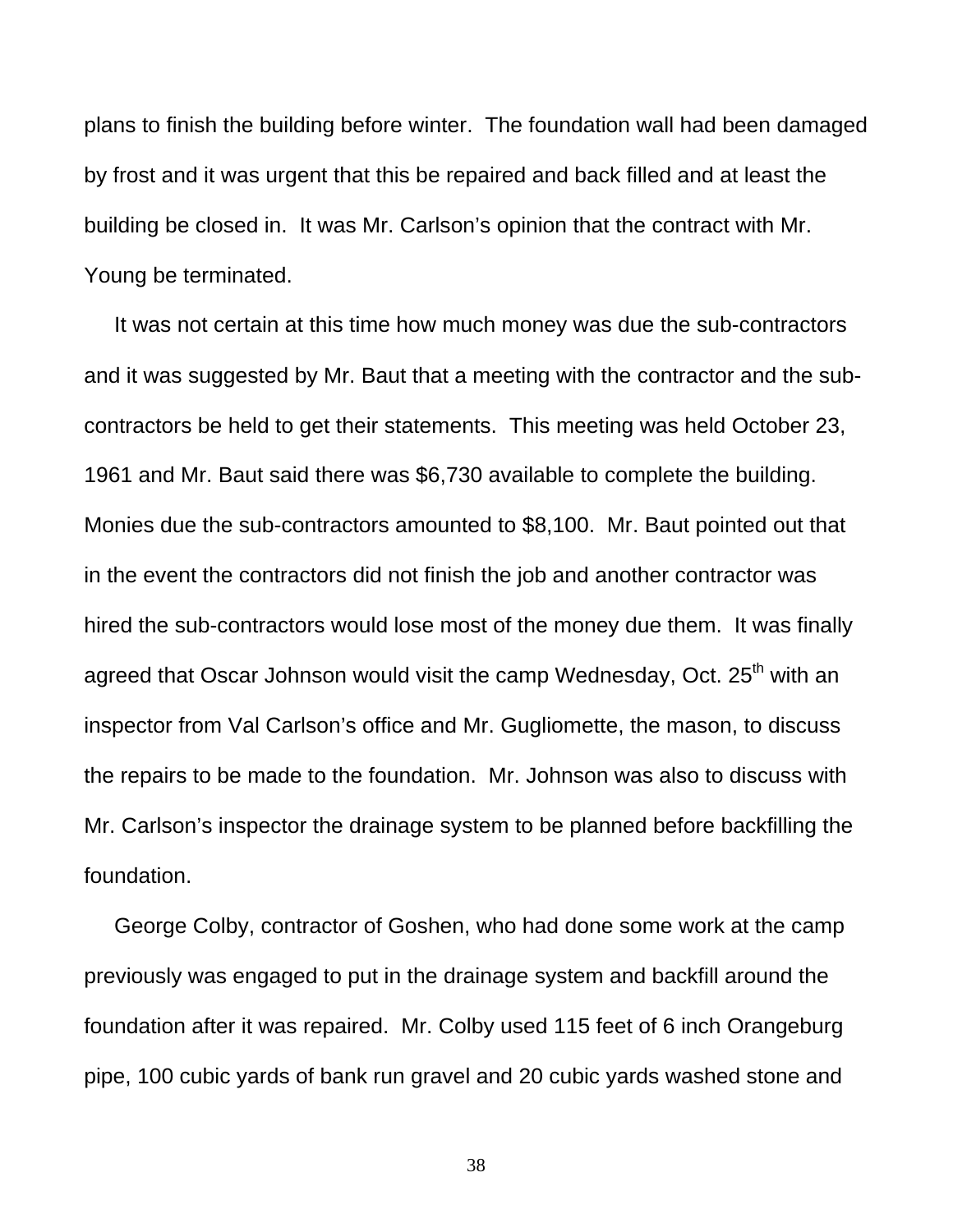salt hay to complete the work. The Development Committee puttied all the nail holes and gave the building its first coat of stain. They also hung the overhead doors in the storage area. All the constructed buildings in the camp had now been stained.

 A request was made to the New Haven Foundation for an additional \$10,000 to finish the dining hall and equip the kitchen. This request brought the sum of \$3,000.

 Bob Rapp and Oscar Johnson had been obtaining prices on the kitchen equipment and it was estimated this cost would be about \$7,000.

 Due to the soil condition, the State Board of Health decreed that the leaching field would have to be built above ground. They also said that a 6 inch drain should be placed above the field five feet below the surface to divert water from said field. On Nov.7, 1961 George Colby was engaged to install the grease trap, septic tanks and the leaching field. Some top soil had been removed from the area before the weather called a halt to the activity. The Development Committee had completed all the items that were required by the "Par 100 Plan" that were not ready for camp the past year.

 In the spring of 1962, Mr. Colby finished the leaching field, located the grease trap and located two 1000 gallon septic tanks. To complete the leaching field it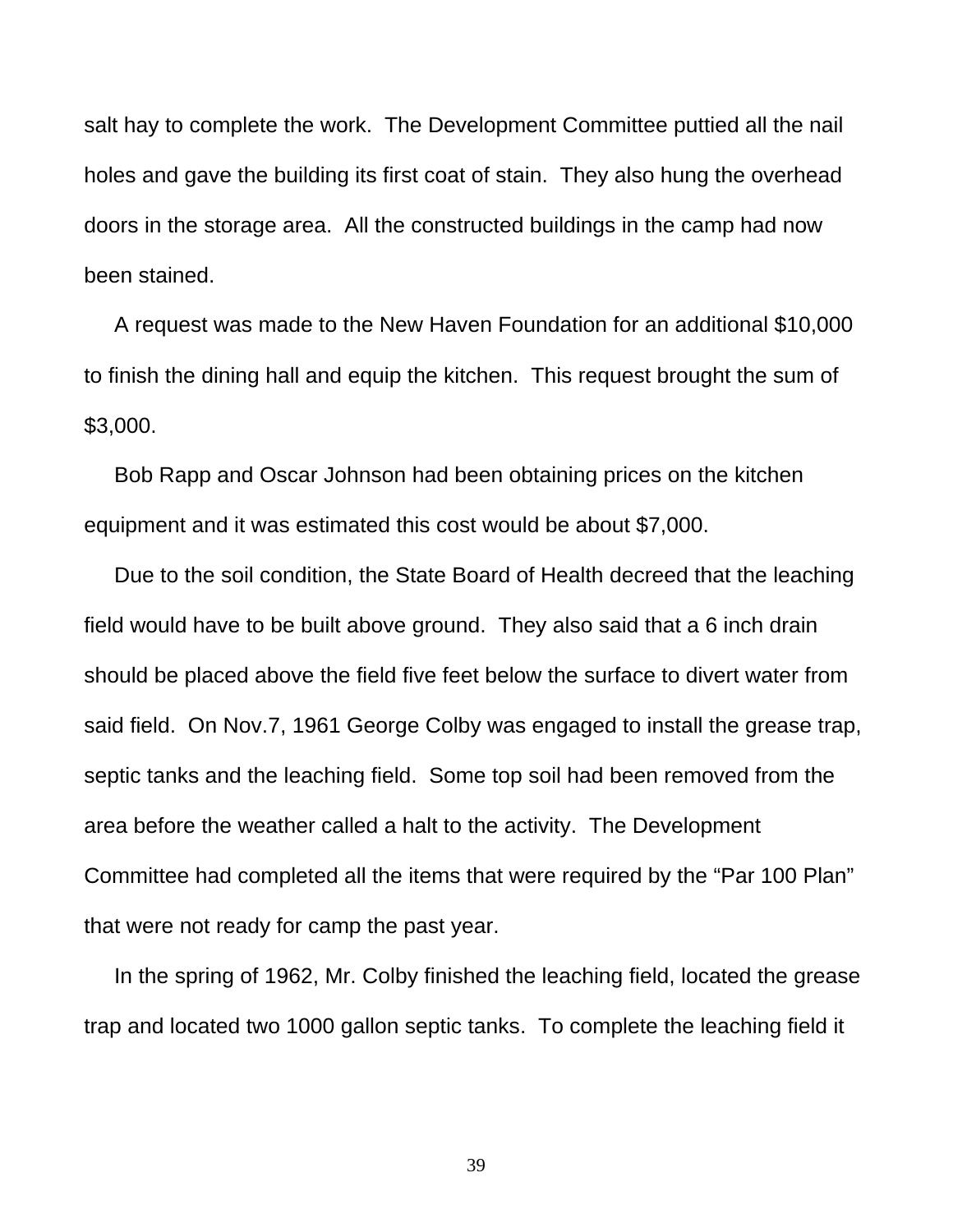required 1145 lineal feet of tiles, 456 cubic yards of bank run gravel and 185 cubic yards of washed stone. The six inch drain was also installed.

 Reports on the progress of camp development had been made to the Executive Board each month since its inception and because of the low rating of the year 1961 it was voted March 8, 1962 that similar reports be made as to the progress of getting leadership for the camp staff.

 The Bassett Company of Derby had made a donation of \$5,000 to the Campaign Fund for the specific purpose of construction of a hot and cold shower building. The R. F. Smith Lumber Company of Seymour was awarded the contract. The cost of the building was less than the amount donated for the purpose, but with the permission of Mr. Bassett the balance was used to help pay for the dishwashing machine in the kitchen of the dining hall.

 At the Feb. 8, 1962 meeting, Mr. Darling who had been appointed by President Byrnes previously to make a detailed report on the expected income, when it might be received and the expected expenditures that would be necessary to have the camp ready for the summer of 1962, made his report. From this report it indicated that Mr. Johnson should be given the authority to proceed with the work to be done and that the Council would be in a position to meet these bills when they were due.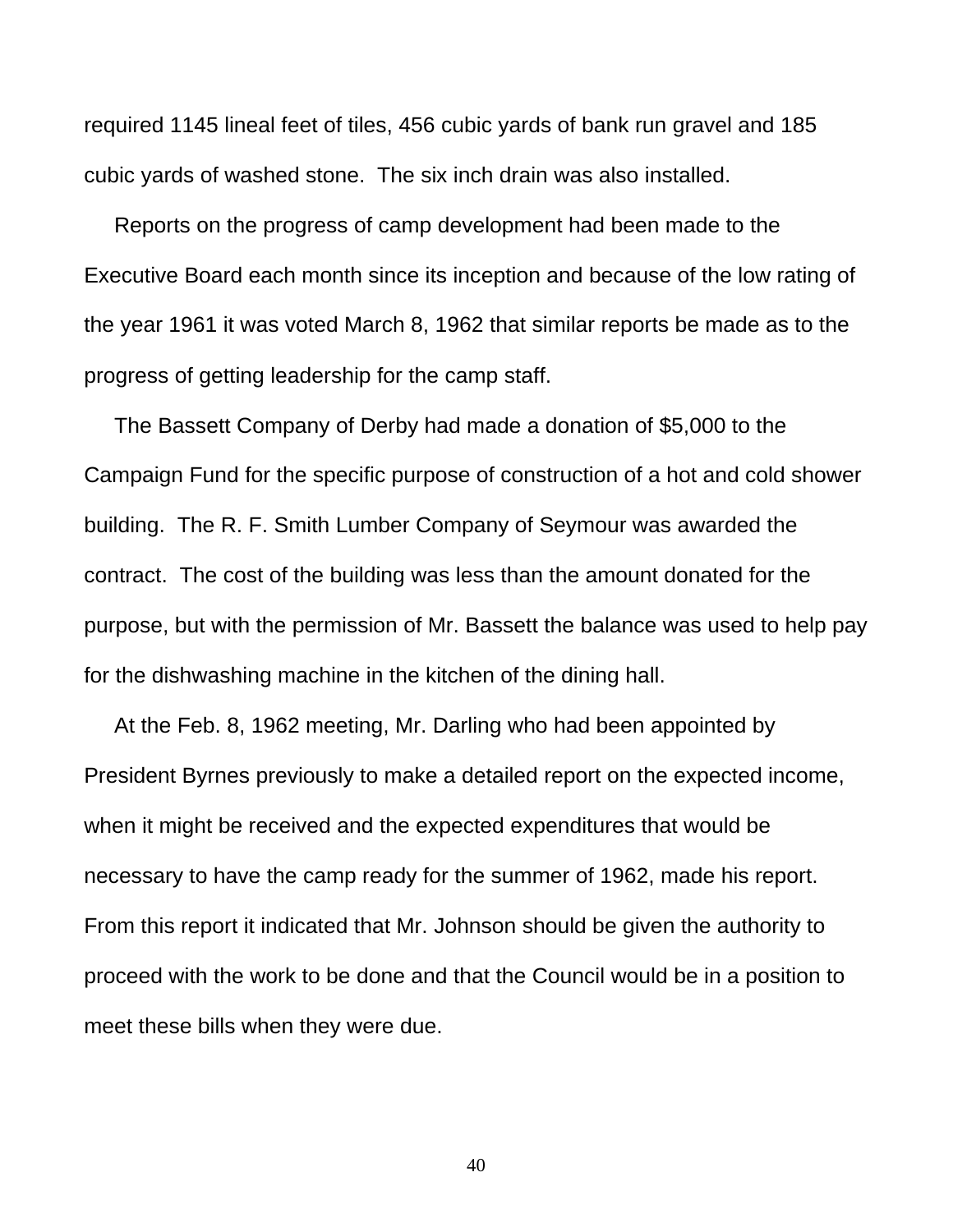The Development Committee itself did as much as it possibly could and the rest was done by the sub-contractors who were paid in full. Bob Rapp who had ordered the kitchen equipment did a good job of getting it and it was set up when it arrived.

 Everything that had been originally planned for the camp had been finished except for the parking lot. Due to lack of funds, it had to wait until later.

 Camp opened July 8, 1962 with everything in place. A total of 220 boys attended for a total of 290 boy weeks. Both seasons were much better than what was experienced at Pomperaug. Mr. Wales, Mr. Minton and Mr. Johnson went on the official "Par 100 Plan" inspection of the camp. The result was a rating of B83. This rating is better than most camps which have been in operation for a period of years.

 The Finance Campaign did not meet its goal of \$200,000 which was not expected. It did bring in enough money for the Housatonic Council to own and operate its own camp.

 So ended a great drama. A miracle had been accomplished. A lot of credit should go to Attorney Frank Baut who did a marvelous job and to Edmund Worfolk for his work on the campaign. Others besides those already mentioned in this story who helped are:

| John Magjar        | Leslie Wright       |
|--------------------|---------------------|
| <b>Bill Araujo</b> | <b>Fred Carlson</b> |